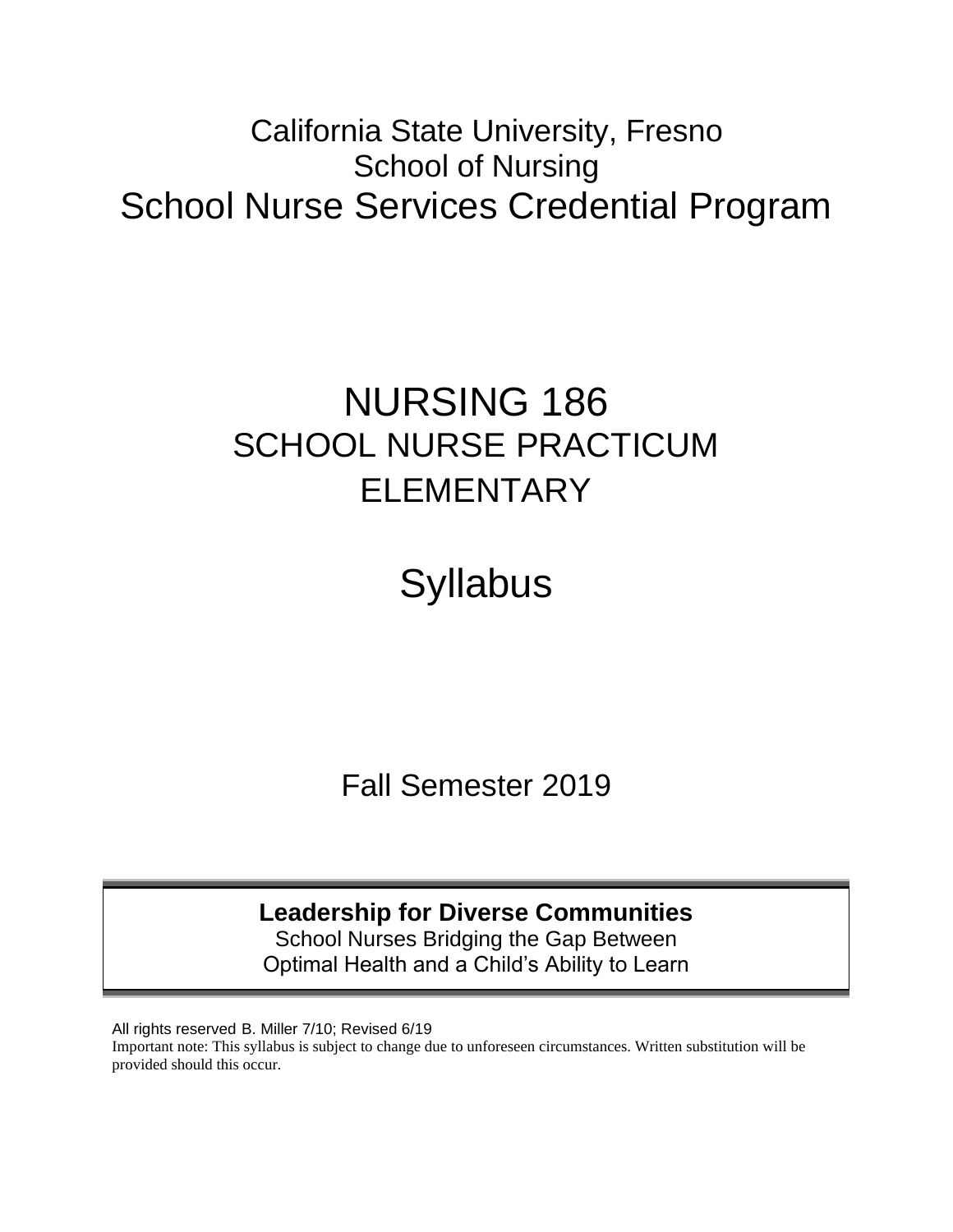## **TABLE OF CONTENTS**

| Course Information, Prerequisites, Description, Faculty Information 3          |  |
|--------------------------------------------------------------------------------|--|
|                                                                                |  |
| Course Objectives, Learning Activities, Navigation and Computer Expectations 5 |  |
| Student Insurance, Communication with Instructor, Course Requirements6         |  |
| Location of Clinical Experience, Methodology, Reading Requirements 7           |  |
|                                                                                |  |
|                                                                                |  |
|                                                                                |  |
|                                                                                |  |
|                                                                                |  |
|                                                                                |  |
| Clinical Hours Breakdown for Students New to School Nursing 13                 |  |
|                                                                                |  |
|                                                                                |  |
|                                                                                |  |
|                                                                                |  |
|                                                                                |  |
|                                                                                |  |
|                                                                                |  |
| Final Narrative Self-Evaluation, Final Documentation/Evaluation  25            |  |
|                                                                                |  |
|                                                                                |  |
|                                                                                |  |
|                                                                                |  |
|                                                                                |  |
|                                                                                |  |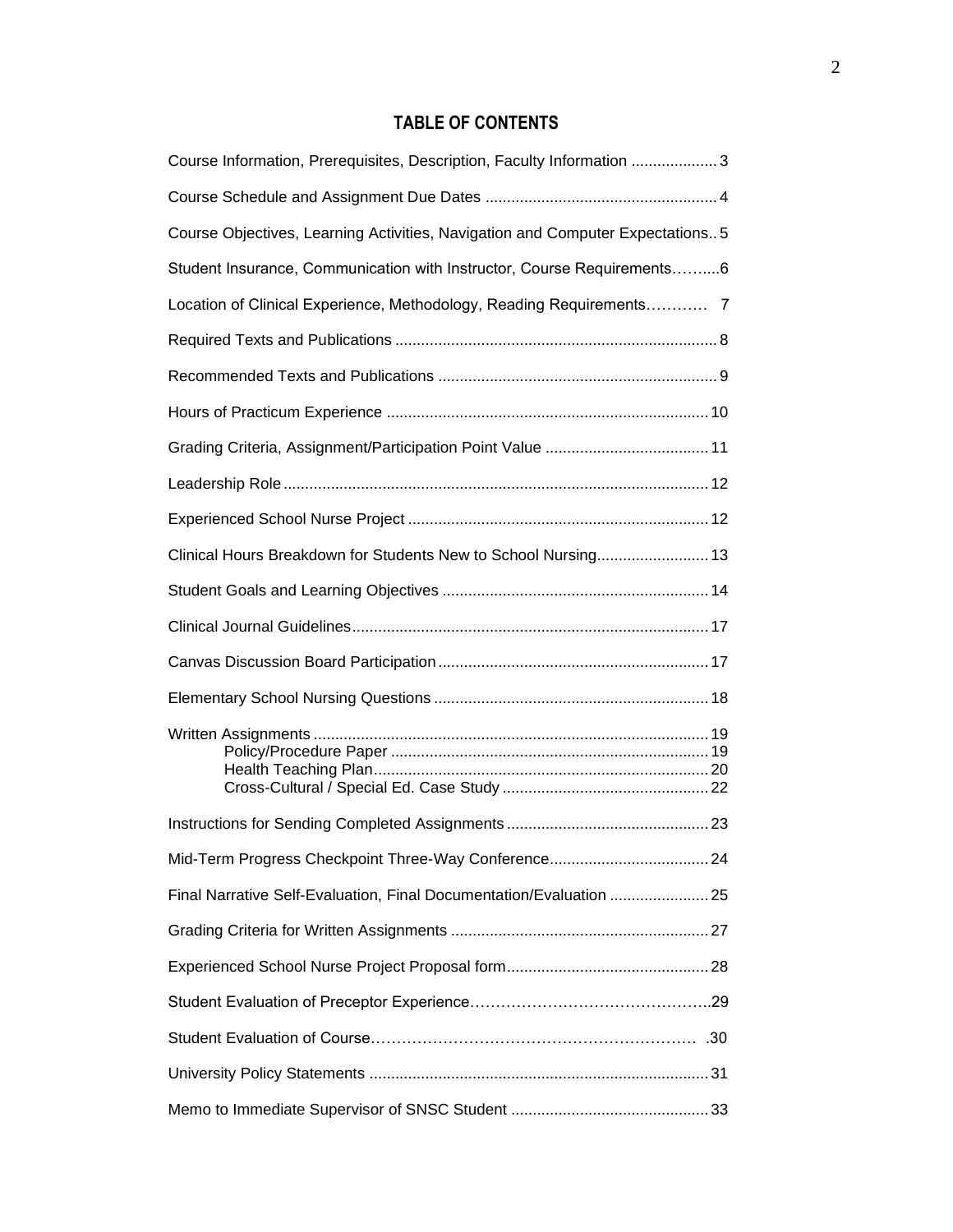## **SCHOOL OF NURSING**

| <b>Course Number:</b> | Nursing 186 (NURS 186)                                                                                                                                                                                                                                                                                                                               |
|-----------------------|------------------------------------------------------------------------------------------------------------------------------------------------------------------------------------------------------------------------------------------------------------------------------------------------------------------------------------------------------|
| <b>Course Title:</b>  | School Nurse Practicum - Elementary                                                                                                                                                                                                                                                                                                                  |
| Units:                | 3 Unit Class (Total hours - 135)                                                                                                                                                                                                                                                                                                                     |
| Semester:             | Fall Semester only - taken concurrently with N184                                                                                                                                                                                                                                                                                                    |
| Delivery:             | Class participation online though Canvas/Clinical at school sites                                                                                                                                                                                                                                                                                    |
| <b>Prerequisites:</b> | Phase 1: Audiometry, Counseling & Mainstreaming<br>Phase 2: N136 Health Assessment for School Nurses<br>N137 Teaching Strategies for the Healthcare Client<br>Note: Approval must be obtained from the program coordinator to take prerequisites<br>concurrently with core courses or to take equivalent prerequisite courses at another university. |

**Faculty**: Coordinator: Barbara Miller, MSN, RN, PNP Email: [barmiller@csufresno.edu](mailto:barmiller@csufresno.edu) Cell: 559-360-0849 All Faculty office hours are by appointment only

> Candace Hilvers, MSN, RN, PNP Email: [chilvers@csufresno.edu](mailto:chilvers@csufresno.edu) Cell: 559-731-8082

> Wendee Winters, MSN, RN, PNP Email: Cell: 559-647-7638

Pat Soper, M.Ed, BSN, RN Email: Cell: 559-816-7513

Mailing address: CSU Fresno School Nurse Services Credential Program Central California Center for Excellence in Nursing 1625 E. Shaw Ave., Suite #146 Fresno, CA 93710

Office Phone: (559)-228-2010 FAX: (559) 228-2168

#### **Catalog Description:**

*Elementary level school nursing experience including special education; direct supervision by a credentialed school nurse required; scheduled conferences with preceptor and instructor; (9 clinical hours/week).*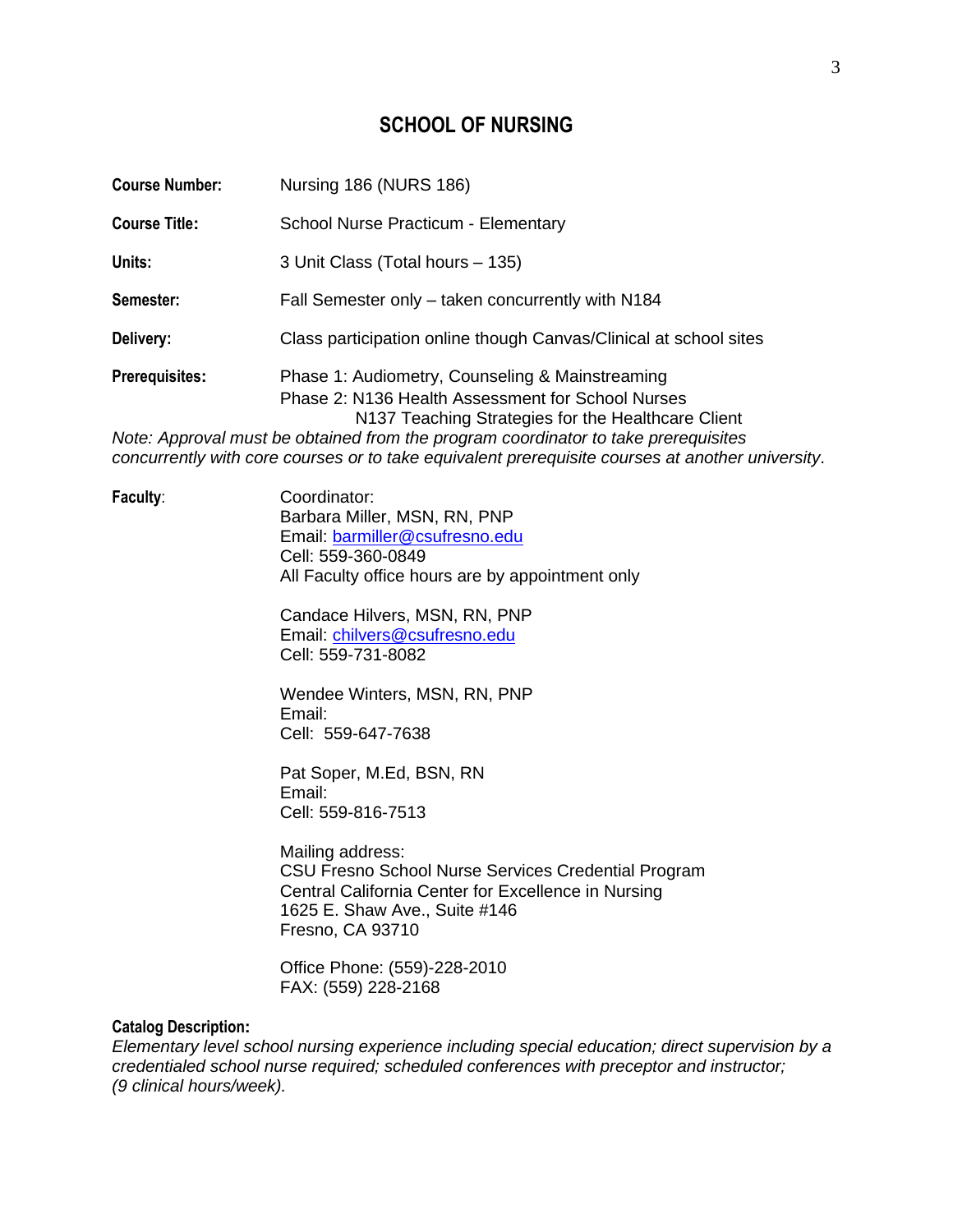| <b>Thursday</b><br>6/13/19 | Orientation Day on CSUF campus, McLane Hall, 9:00 A.M. to 4:00 P.M.                                                                                                                                                                                                                                                                                                                                                                                                                                                          |  |
|----------------------------|------------------------------------------------------------------------------------------------------------------------------------------------------------------------------------------------------------------------------------------------------------------------------------------------------------------------------------------------------------------------------------------------------------------------------------------------------------------------------------------------------------------------------|--|
| <b>Monday</b><br>8/19/19   | First official day of class                                                                                                                                                                                                                                                                                                                                                                                                                                                                                                  |  |
| <b>Due Date</b>            | <b>Assignments</b>                                                                                                                                                                                                                                                                                                                                                                                                                                                                                                           |  |
|                            | Hard copies of the following must be mailed or faxed before clinical practicum begins:<br>Immediate Supervisor Approval for Employee to act as Preceptor (P101)<br>$\bullet$<br>Preceptor Vitae, if not already on file with the university (P102)<br>$\bullet$<br>Preceptor/Student Clinical Contract, signed by both parties (P103)<br>$\bullet$<br>Experienced School Nurse Project Proposal form, if applicable<br>$\bullet$<br>University/Agency Affiliation Agreement on file with CSUF School of Nursing<br>$\bullet$ |  |
| <b>Monday</b>              | Module 1: Planning and Development of Student Goals and Learning Objectives                                                                                                                                                                                                                                                                                                                                                                                                                                                  |  |
| 9/16/19                    | Outlined Student Goals and Learning Objectives<br>$\bullet$                                                                                                                                                                                                                                                                                                                                                                                                                                                                  |  |
|                            | Initial journal entries to include the following: Initial meetings with preceptor, first<br>$\bullet$                                                                                                                                                                                                                                                                                                                                                                                                                        |  |
| Weeks 1-4                  | impressions, plans, clinical experiences if begun.                                                                                                                                                                                                                                                                                                                                                                                                                                                                           |  |
|                            | Response to the 1 journal question for Module 1<br>$\bullet$                                                                                                                                                                                                                                                                                                                                                                                                                                                                 |  |
|                            | Personal contributions to discussion on Canvas: 2 quality paragraphs per wk. X 4 wks.<br>$\bullet$                                                                                                                                                                                                                                                                                                                                                                                                                           |  |
| <b>Monday</b>              | Module 2: Clinical Experience toward Meeting Goals and Learning Objectives                                                                                                                                                                                                                                                                                                                                                                                                                                                   |  |
| 10/14/19                   | 2 <sup>nd</sup> clinical journal entries.<br>$\bullet$                                                                                                                                                                                                                                                                                                                                                                                                                                                                       |  |
|                            | If applicable, Experienced Nurse Project progress report due                                                                                                                                                                                                                                                                                                                                                                                                                                                                 |  |
| Weeks 5-8                  | Response to 1 journal question for Module 2<br>$\bullet$                                                                                                                                                                                                                                                                                                                                                                                                                                                                     |  |
|                            | Personal contributions to discussion on Canvas: 3 quality paragraphs per wk. X 4 wks.                                                                                                                                                                                                                                                                                                                                                                                                                                        |  |
| 10/1/18                    | Mid-Term: Evaluation of Progress toward Goals and Learning Objectives                                                                                                                                                                                                                                                                                                                                                                                                                                                        |  |
| to                         | Review/revise Student Goals and Learning Objectives with preceptor and copy to instructor                                                                                                                                                                                                                                                                                                                                                                                                                                    |  |
| 11/1/18                    | Schedule 3-way Conference between clinical instructor, preceptor, and student                                                                                                                                                                                                                                                                                                                                                                                                                                                |  |
| <b>Tuesday</b>             | Module 3: Progressing toward Completion of Goals and Learning Objectives                                                                                                                                                                                                                                                                                                                                                                                                                                                     |  |
| 11/12/19                   | 3 <sup>rd</sup> clinical journal entries. If applicable, Experienced Nurse Project progress report due<br>$\bullet$                                                                                                                                                                                                                                                                                                                                                                                                          |  |
|                            | Response to 1 journal question for Module 3                                                                                                                                                                                                                                                                                                                                                                                                                                                                                  |  |
| Weeks 9-12                 | Selected assignment: Health Teaching Plan Outline or Policy/Procedure paper,<br>$\bullet$                                                                                                                                                                                                                                                                                                                                                                                                                                    |  |
|                            | Personal contributions to discussion on Canvas: 3 quality paragraphs per wk. X 4 wks.<br>$\bullet$                                                                                                                                                                                                                                                                                                                                                                                                                           |  |
| 11/25-11/29                | <b>Thanksgiving Break</b>                                                                                                                                                                                                                                                                                                                                                                                                                                                                                                    |  |
| <b>Monday</b>              | Case Study: Cross Cultural/Special Ed. Case Study.                                                                                                                                                                                                                                                                                                                                                                                                                                                                           |  |
| 12/02/19                   |                                                                                                                                                                                                                                                                                                                                                                                                                                                                                                                              |  |
| <b>Monday</b>              | Module 4: Completion of Student Goals and Objectives, Clinical Competencies                                                                                                                                                                                                                                                                                                                                                                                                                                                  |  |
| 12/9/19                    | 4 <sup>th</sup> clinical journal entries.                                                                                                                                                                                                                                                                                                                                                                                                                                                                                    |  |
|                            | If applies, Experienced Nurse Project due.<br>Response to 1 journal question for Module 4                                                                                                                                                                                                                                                                                                                                                                                                                                    |  |
| <b>Weeks 13-15</b>         | Personal contributions to discussion on Canvas: 3 quality paragraphs per wk. X 4 wks.                                                                                                                                                                                                                                                                                                                                                                                                                                        |  |
|                            | <b>Final Narrative Self Evaluation</b>                                                                                                                                                                                                                                                                                                                                                                                                                                                                                       |  |
|                            | The following MUST be emailed or faxed by Dec. 14:                                                                                                                                                                                                                                                                                                                                                                                                                                                                           |  |
|                            | Student Evaluation of Course (S101)                                                                                                                                                                                                                                                                                                                                                                                                                                                                                          |  |
|                            | Student Evaluation of Preceptor Experience (S102)<br>$\bullet$                                                                                                                                                                                                                                                                                                                                                                                                                                                               |  |
|                            | Preceptor Evaluation of Student Professional Dispositions (P104)<br>$\bullet$                                                                                                                                                                                                                                                                                                                                                                                                                                                |  |
|                            | Preceptor Evaluation of Student Clinical Competencies (P105)<br>$\bullet$                                                                                                                                                                                                                                                                                                                                                                                                                                                    |  |
|                            | Preceptor Checklist of Clinical Skills, initialed & dated by preceptor (P106)<br>Preceptor Evaluation of Clinical Course (P107)                                                                                                                                                                                                                                                                                                                                                                                              |  |
|                            |                                                                                                                                                                                                                                                                                                                                                                                                                                                                                                                              |  |

## **N186 COURSE SCHEDULE, FALL 2018**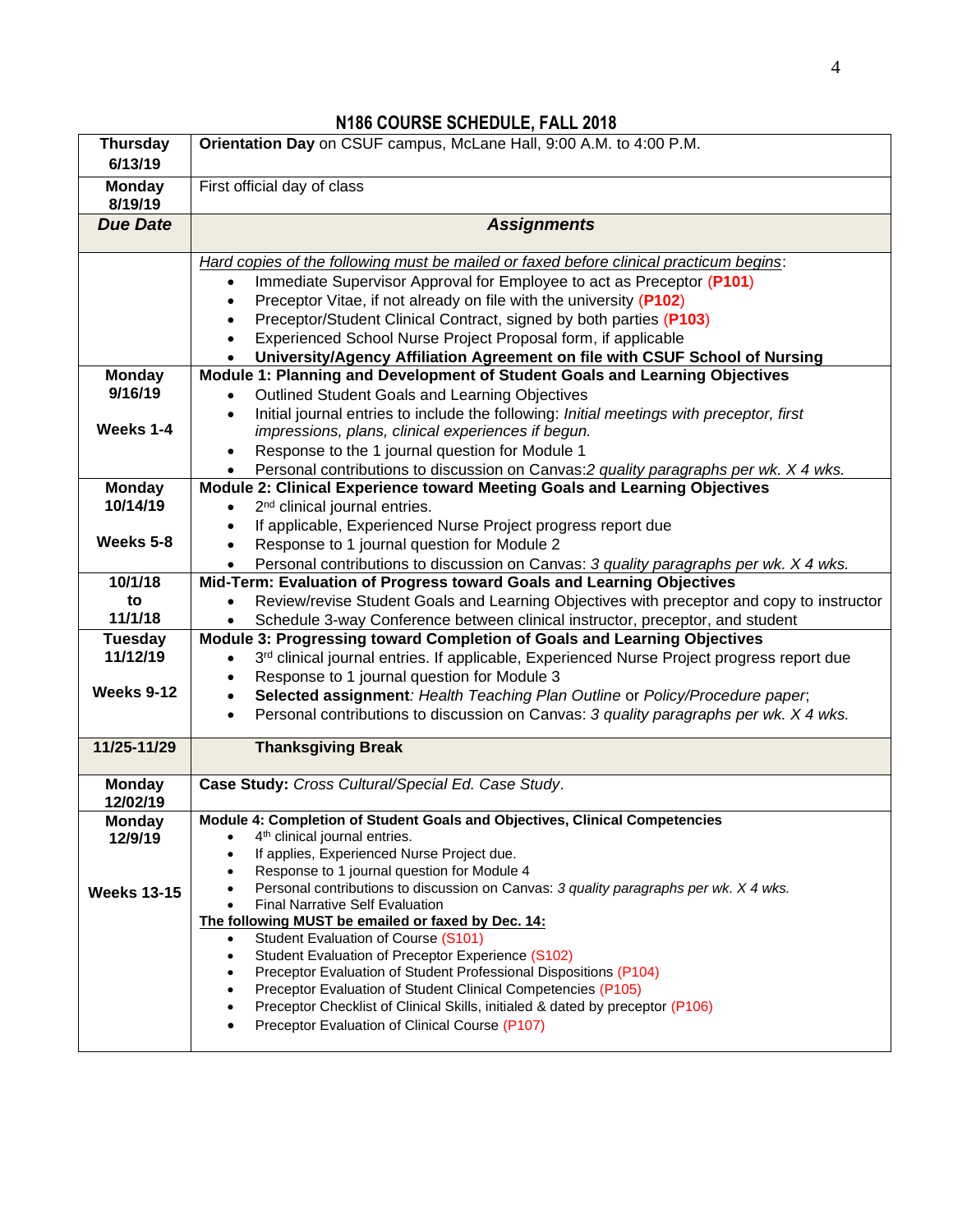## **COURSE OBJECTIVES**

*Upon completion of the course, the student will be able to:*

- **Apply Neuman's Systems Model and other appropriate theories in the provision of** Elementary School nursing services.
- Incorporate current applicable research into school nursing practice.
- Analyze the components of a comprehensive school health program and contribute to the formulation of school health policies.
- **•** Demonstrate ability to function in the multifaceted role of the school nurse based on legal guidelines and ethical considerations.
- Utilize the nursing process in providing appropriate and culturally sensitive health care to school age children, i.e., develop Individualized Health Care Plans.
- **•** Participate in interdisciplinary collaboration to promote the health, development and educational needs of students.
- **•** Demonstrate ability to promote wellness in students, staff, and parents through health education programs and effective use of community resources.
- Utilize effective communication skills with students, families, and staff.
- **•** Demonstrate ability to function as a member of a school interdisciplinary team to design interventions for children with special needs.
- Demonstrate ability to supervise ancillary school health service personnel.
- Function competently as a manager of health care in the school setting.
- **EXECT** Structure learning activities to meet own individual clinical growth needs.

### **LEARNING ACTIVITIES**

Within a supervised clinical practice the student will plan individualized clinical experiences, complete a case study, participate in the IEP process, develop and carry out a lesson plan or participate in the development of health policy, research issues and conduct interviews to obtain information relevant to clinical practice, keep a journal of clinical activities, and participate in electronic discussion board activities and faculty-student conferences.

#### **COURSE NAVIGATION**

To take this course, students must be computer literate, have access to a reliable computer with internet access, and have a CSUF email address. The use of Canvas will be demonstrated at Orientation. For tips on how to be a successful online student, visit [http://www.ion.uillinois.edu/resources/tutorials/pedagogy/StudentProfile.asp.](http://www.ion.uillinois.edu/resources/tutorials/pedagogy/StudentProfile.asp)

#### **Computer/Information Literacy Expectations:**

*Students in this class are expected to:* 

- *Have the ability to navigate and use Canvas*
- *Have basic information and computer literacy in one of the computer formats (Windows, Macintosh, etc.)*
- *Have ability to use word processing programs (e.g. Microsoft Word); all files must be saved and uploaded in a Microsoft compatible file.*
- *Have ability to create PowerPoint presentations.*
- *Upload files in all of the computer formats (.doc, .docx, .jpeg, .Ppt., .pdg, .xps).*
- *Access and choose appropriate library and other scholarly sources of information.*
- *Search for and find relevant scholarly information effectively.*
- *Be able to paraphrase concepts without plagiarizing.*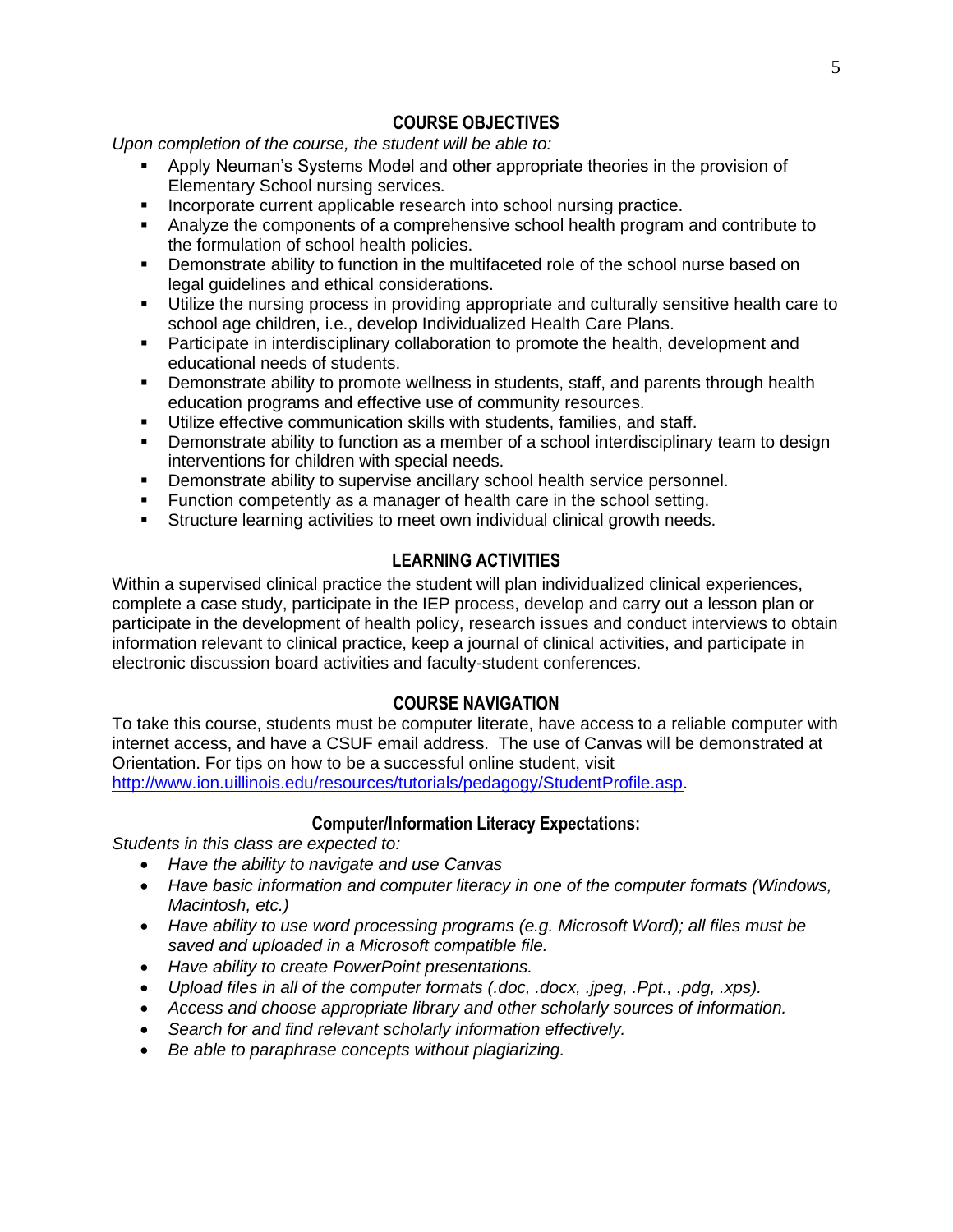#### **STUDENT INSURANCE**

The School of Nursing requires each student to carry private health insurance continuously throughout enrollment. Proof of health insurance will be requested by the School of Nursing at the time of enrollment and periodically throughout your course of study. If the student does not have health insurance, they will not be allowed to attend practicum. Effective January 1, 2015.

### **COMMUNICATION WITH INSTRUCTOR**

Email will primarily be used for on-going communication between the student, preceptor, and clinical instructor throughout the semester. Students are strongly encouraged to communicate with their clinical instructor through use of *"Ask the Instructor"* in Canvas. Instructors will be checking this forum frequently. When emailing, the instructor will reply back within 24-48 hours. Email is checked daily, except for weekends. Feedback on assignments is given within 1 to 2 weeks after the due date.

Students may also communicate with their clinical instructor by university email, message telephone, instructor cell phone and through visits to the CSUF office during scheduled appointments. Check with your instructor for their preference.

## **COURSE REQUIREMENTS**

**Immunization Requirements BEFORE clinical experience can begin:**

• proof of TB test or survey completed after Jan. 1, 2019

**Student items that must be on file BEFORE clinical experience can begin:**

- RN license (copy). **Keep current throughout practicum experience**.
- Public Health Nurse Certificate (copy) or transcript with Community Health courses.
- Audiologist Certificate (copy)
- CPR certification (copy). **Keep current throughout practicum experience**.
- Preliminary School Nurse Services Credential (copy).

#### **Preceptor items that must be on file BEFORE clinical experience can begin:**

- 1. *Preceptor Vitae or Resume* (P102) For a school nurse to qualify as a preceptor, he/she must hold a clear School Nurse Services Credential and been employed as a school nurse for a minimum of five full years. If your preceptor has acted in this capacity within the last four years, a new vitae does not need to be submitted.
- 2. Signed *Student/Preceptor Clinical Contract*. (P103)
- 3. *Immediate Supervisor Approval of Employee to Act as Preceptor (P101)* must be signed by his/her immediate supervisor before a school nurse can act as a preceptor.
- 4. *University/Agency Affiliation Agreement* -There must be a signed Student Intern Agreement between CSUF and the school district where the clinical experience will take place before a student can make final arrangements with a preceptor. Email Tabitha Washington [\(twashington@csufresno.edu\)](mailto:twashington@csufresno.edu) in the CSUF School of Nursing, to verify the existence of an agreement **or** to provide the name, mailing address, email, fax, and telephone number of the responsible administrator or superintendent in that school district with whom an agreement must be made.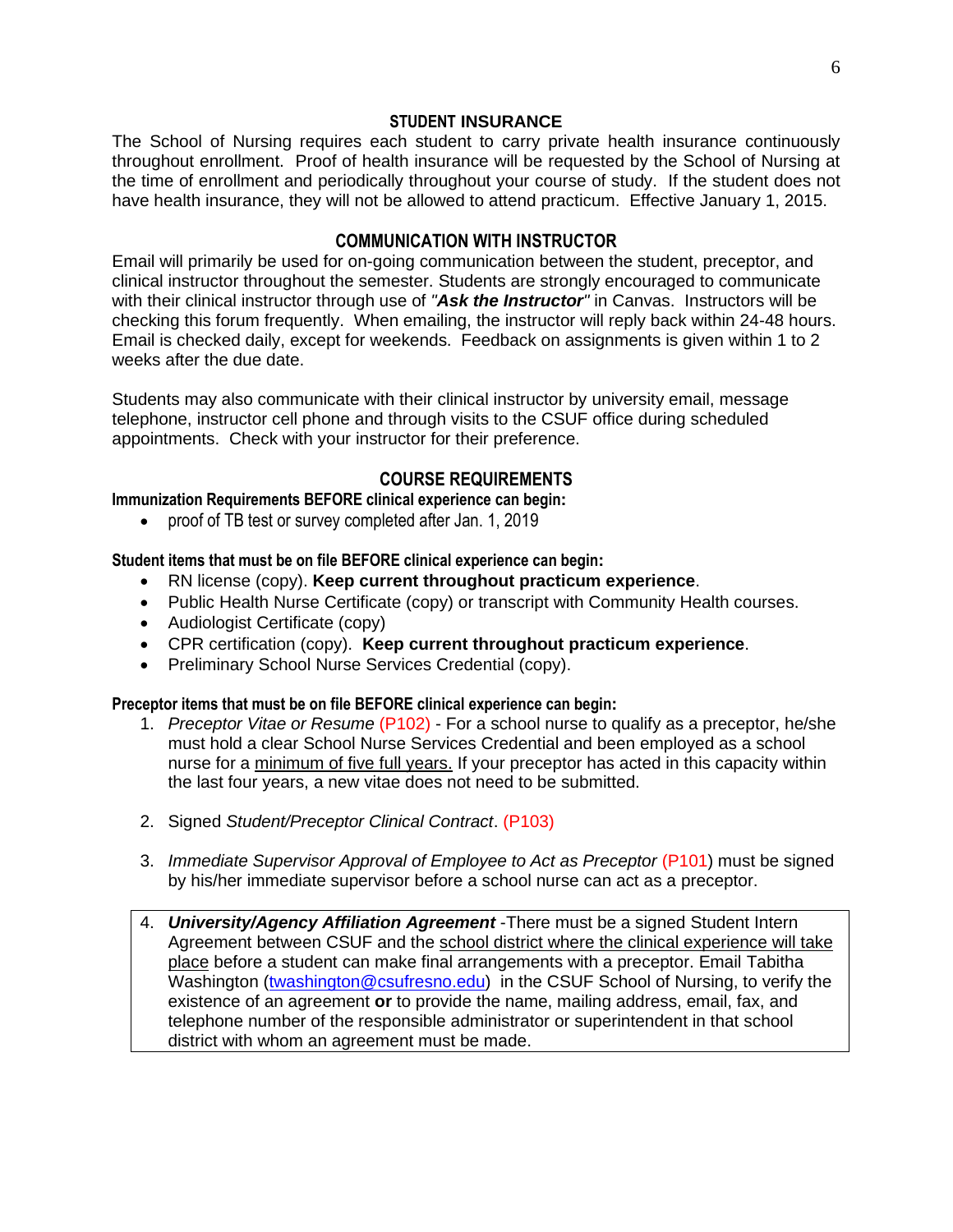#### **Location of Clinical Experience**

- Clinical hours start once the instructor gives you permission to start. If you start collecting the hours without approval, you may automatically be failed from the course.
- Clinical hours can be completed at a variety of location but not your current place of employment unless your clinical hours will take place in an area that is totally different from your current work assignment. If difficulties, discuss with your instructor.
- Your preceptor can be a credentialed school nurse from a neighboring district, same district if the district is large, or a direct supervisor with instructor approval. Unfortunately, you cannot count your work hours as your clinical hours for this course.
- Sometimes school nurses need to make arrangements with work to be off or to take a vacation/personal leave day in order to complete clinical hours.
- See the letter to "Immediate Supervisor of Employed School Nurse Credential Program Student" at the back of this syllabus to help explain to your supervisor the need for time away from your work site.

### **METHODOLOGY**

With guidance and counseling from CSUF faculty, students gain knowledge in the clinical setting under the direct supervision of a qualified school nurse preceptor approved by faculty. Students are required to keep a journal of their clinical activities. The practicum includes a rounded experience in Elementary School nursing, i.e., health teaching, counseling, case management of students with acute and chronic health problems, assisting medically fragile; collaborating with other school professionals as a member of the education team, participating in the IEP process; visiting community agencies; attending school nurse inservices and conferences; researching journal articles, websites, district policies, CA codes, federal laws, and with application of Standards of School Nursing Practice as basis for practice; and participation in class discussion on Canvas relevant to clinical issues and experiences.

#### **READING REQUIREMENTS**

Self-directed readings based on each student's needs according to course objectives and course assignments. Readings will include current journal articles relevant to school nursing and other readings appropriate to the needs of the student, as well as presentations and information posted on Canvas Discussion Board by classmates and instructors throughout the semester.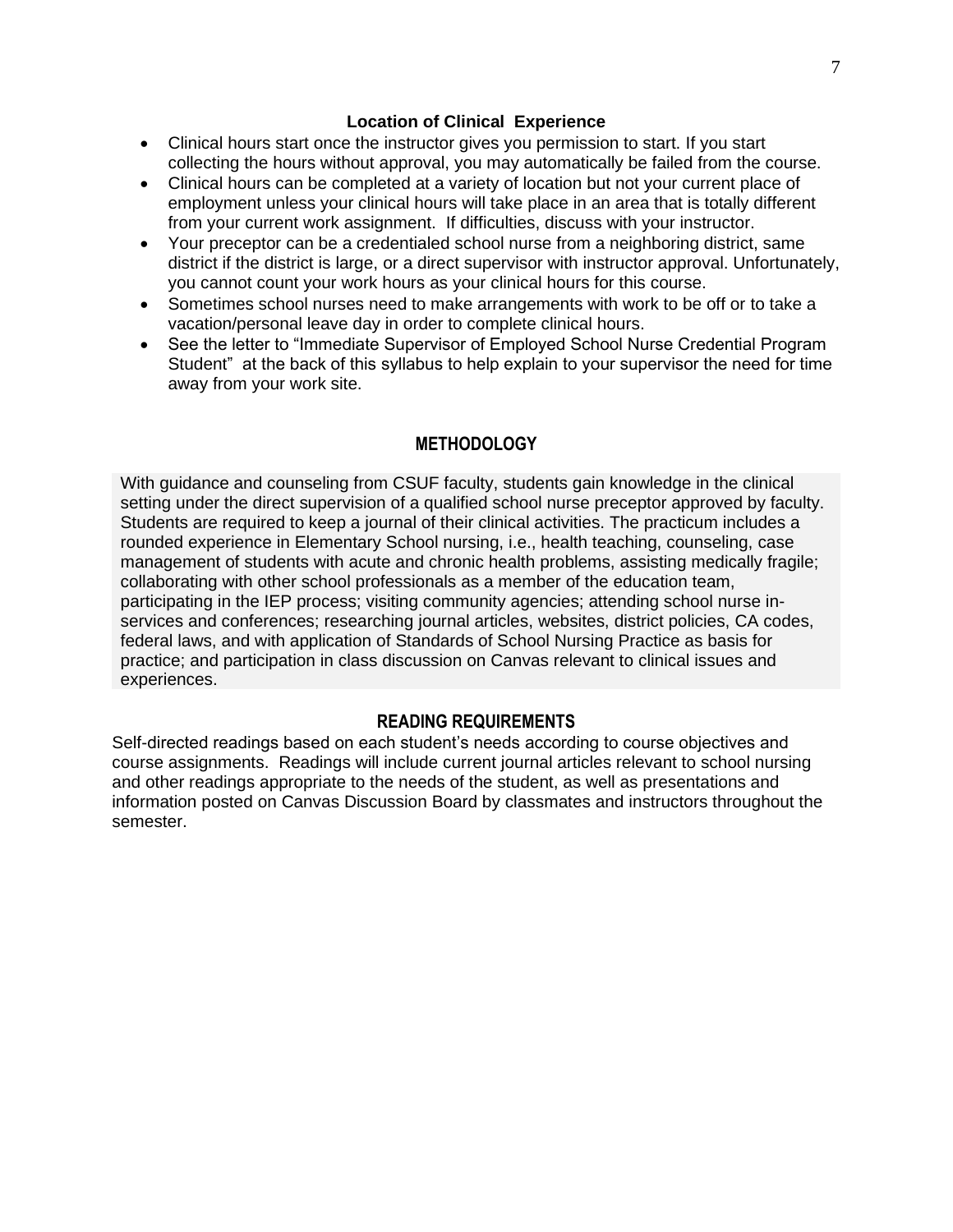#### **REQUIRED TEXTS AND PUBLICATIONS**

- Miller, Bev. (2009) Revised 2019. *Nursing 186 Syllabus*. Fresno, CA: CSUF School Nurse Services Credential Program.
- Miller, Bev. (2009) Revised 2019. *Nursing 186/187 Preceptor Syllabus*. Fresno, CA: CSUF School Nurse Services Credential Program.

Seleckman, J. (Ed.) (2013). School nursing: A comprehensive text (2<sup>nd</sup> ed.). Philadelphia: F.A. Davis company. (**3 rd edition coming out July 2019**)

\*California Department of Education. (2008). *Health framework for California public schools.*  Sacramento, CA: Author. **Free online** at: [www.cde.ca.gov/be/st/ss/documents/healthstandmar08.pdf](http://www.cde.ca.gov/be/st/ss/documents/healthstandmar08.pdf)

- \*California Department of Education (2007). *Standards for scoliosis screening in California schools*. Sacramento, CA: Author. **Free download** at: www.cde.ca.gov/ls/he/hn/documents/scoliosisscreening.pdf
- \*California Department of Education (2006). *A guide for vision testing in California public schools.* Sacramento, CA: Author. **Free download** at <http://www.cde.ca.gov/re/pn/fd/documents/finalvisionreport.pdf>

\*These documents are currently under review and revision and more current versions should be coming out soon.

Shots for Schools: [www.shotsforschool.org/laws/records-forms/](http://www.shotsforschool.org/laws/records-forms/) Offers an overview of immunization requirements.

California School Nurses Organization. *The Green Book: Guidelines for specialized physical healthcare services in school settings*, 2nd Edition. [www.csno.org](http://www.csno.org/)

(Most district health service supervisors have a CD. Check with them before purchasing because this is an expensive item).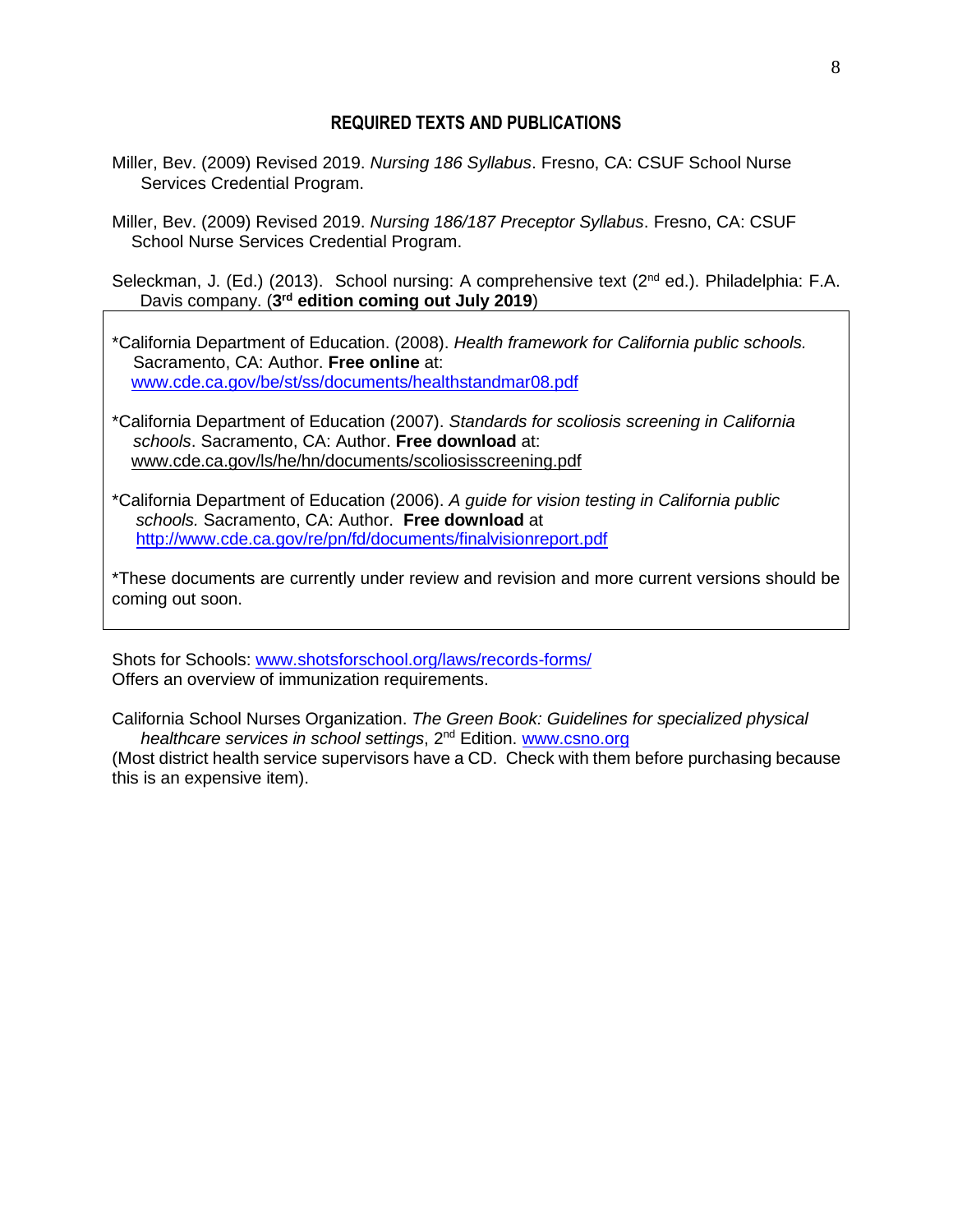## **NURS 186, RECOMMENDED TEXTS AND PUBLICATIONS**

#### **(Optional)**

*Students are encouraged to begin creating a nursing library for use throughout their career.* 

- American Psychological Association. (2009). Publication manual of the American Psychological Association ( $6<sup>th</sup>$  ed.). Washington, D.C.: Author.
- Boynton, Rose W., Stephens, G. R., Pulcini, J. (2009). *Manual of ambulatory pediatrics*. 6<sup>th</sup> ed. Philadelphia, PA: Lippincott, Williams & Wilkins.
- Lewis, K. D. and Bear, B. J.(2008). *Manual of school health, 3rd ed.* NY: Saunders.
- National Association of School Nurses. *Delegation of care.* Scarborough, ME: Author. [www.nasn.org](http://www.nasn.org/)
- National Association of School Nurses. *Scope and* s*tandards of professional school nursing practice.* Scarborough, ME: Author. [www.nasn.org](http://www.nasn.org/)
- California School Nurses Organization (2007). *Communicable Disease flip chart.*  Sacramento, CA: Author. [www.csno.org](http://www.csno.org/)
- California School Nurses Organization. *First Aid Procedures flip chart*. Sacramento, CA: Author. [www.csno.org](http://www.csno.org/)

On-Demand Educational Webinars from School Health at [www.schoolhealth.com/webinars.](http://www.schoolhealth.com/webinars)

• One example is Seeing Eye to Eye with New Vision Screening Requirements: https://www.schoolhealth.com/webinar-vision-screening-requirements/

Pharmacology handbook of choice.

Publications of choice from:

- California School Nurses Organization, [www.csno.org](http://www.csno.org/)
- National Association of School Nurses, [www.nasn.org](http://www.nasn.org/)
- California Department of Education, [www.cde.ca.gov](http://www.cde.ca.gov/)
- California Dept. of Health Services, [www.dhs.ca.gov](http://www.dhs.ca.gov/)

Order Information:

- Required textbooks available at CSU-Fresno Kennel Bookstore.
- Books can be ordered online at [http://www.kennelbookstore.com.](http://www.kennelbookstore.com/)
- Amazon often has what you need.

Open Educational Resources (OER)

Open educational resources (OER) is a term used to describe "digitized materials offered freely and openly for educators, students and self-learners to use and re-use for teaching, learning and research." There may be resources available to help you with class assignments.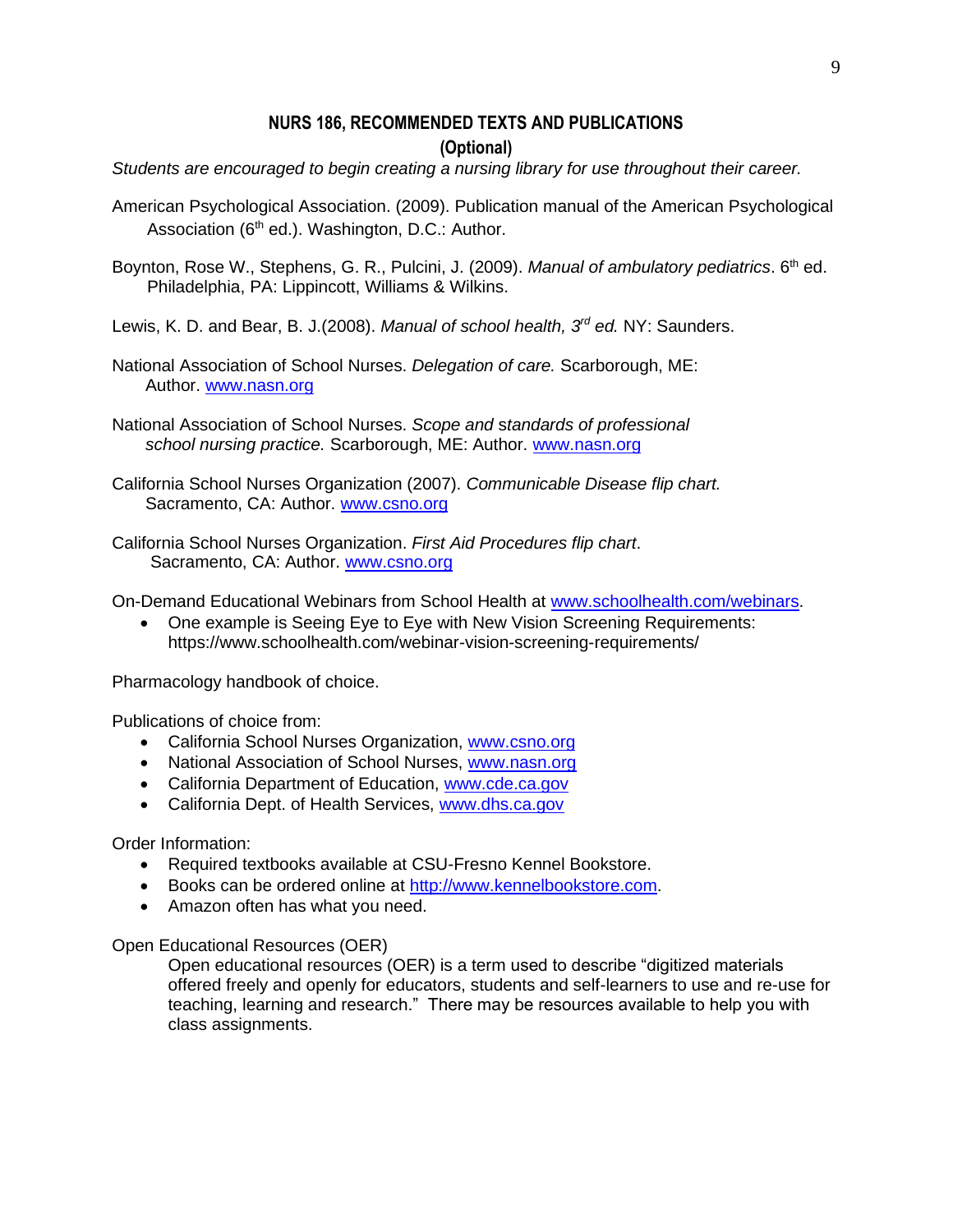| <b>HOURS of PRACTICUM EXPERIENCE</b>                                                                                                              |                                                                                             |  |  |
|---------------------------------------------------------------------------------------------------------------------------------------------------|---------------------------------------------------------------------------------------------|--|--|
| There are a total of 135 hours in the Practicum Experience<br>Examples of clinical activities are listed below.                                   |                                                                                             |  |  |
| 10 hours                                                                                                                                          | Participating in discussion on Canvas Discussion Board.                                     |  |  |
|                                                                                                                                                   | Approximately 40 minutes per week throughout the semester.                                  |  |  |
|                                                                                                                                                   | Three (3) hours set aside for networking outside of Canvas with                             |  |  |
|                                                                                                                                                   | area support group members, i.e., networking meetings/luncheon or                           |  |  |
| 3 hours                                                                                                                                           | networking lunch with preceptor.                                                            |  |  |
|                                                                                                                                                   | Two (2) hours spent in communication and conferencing with                                  |  |  |
|                                                                                                                                                   | clinical instructor by email, telephone, and/or office visits. This also                    |  |  |
| 2 hours                                                                                                                                           | includes at least one 3-way conference between student, preceptor                           |  |  |
|                                                                                                                                                   | and instructor during the semester.<br>(The 15 hours above are embedded in the course)      |  |  |
| 40 hours                                                                                                                                          | Students who are currently employed as school nurses will be                                |  |  |
|                                                                                                                                                   | credited with 40 hours for their school nursing experience.                                 |  |  |
|                                                                                                                                                   |                                                                                             |  |  |
|                                                                                                                                                   | For students currently working as a school nurse, the remaining 80 hours are broken down in |  |  |
|                                                                                                                                                   | clinical experience in the field.                                                           |  |  |
|                                                                                                                                                   | Examples of clinical activities are listed below.                                           |  |  |
|                                                                                                                                                   | With preceptor approval, students may attend school nurse                                   |  |  |
| meetings, conferences, workshops related to school nursing (up to<br>12 hours<br>12 hours total). These may be district, local, or CSNO meetings. |                                                                                             |  |  |
|                                                                                                                                                   | Not to include routine staff meetings related to job.                                       |  |  |
|                                                                                                                                                   |                                                                                             |  |  |
|                                                                                                                                                   | Additionally, student must spend between 6 and 8 hours in activities                        |  |  |
|                                                                                                                                                   | involving the community that are relevant to school nursing, i.e.,                          |  |  |
| 6 to 8 hours                                                                                                                                      | involvement with community groups/activities, visiting health referral                      |  |  |
|                                                                                                                                                   | agencies. Attending a SARB meeting is considered community                                  |  |  |
|                                                                                                                                                   | involvement as long as outside agencies are involved.                                       |  |  |
|                                                                                                                                                   | Students may spend 10 hours actively pursuing an additional                                 |  |  |
|                                                                                                                                                   | Leadership Role activity related to school nursing.                                         |  |  |
| 10 hours                                                                                                                                          | NOT an option for students who choose to complete an                                        |  |  |
|                                                                                                                                                   | <b>Experienced School Nurse Project.</b>                                                    |  |  |
| <b>Leadership Role</b>                                                                                                                            |                                                                                             |  |  |
| <b>OR</b>                                                                                                                                         |                                                                                             |  |  |
|                                                                                                                                                   |                                                                                             |  |  |
| 20 hours                                                                                                                                          | Students with 2 years or more experience in Elementary                                      |  |  |
| <b>Experienced Nurse</b>                                                                                                                          | school nursing may choose to complete an Experienced Nurse                                  |  |  |
| Project                                                                                                                                           | Project. This assignment may be completed at the student's<br>work site.                    |  |  |
|                                                                                                                                                   |                                                                                             |  |  |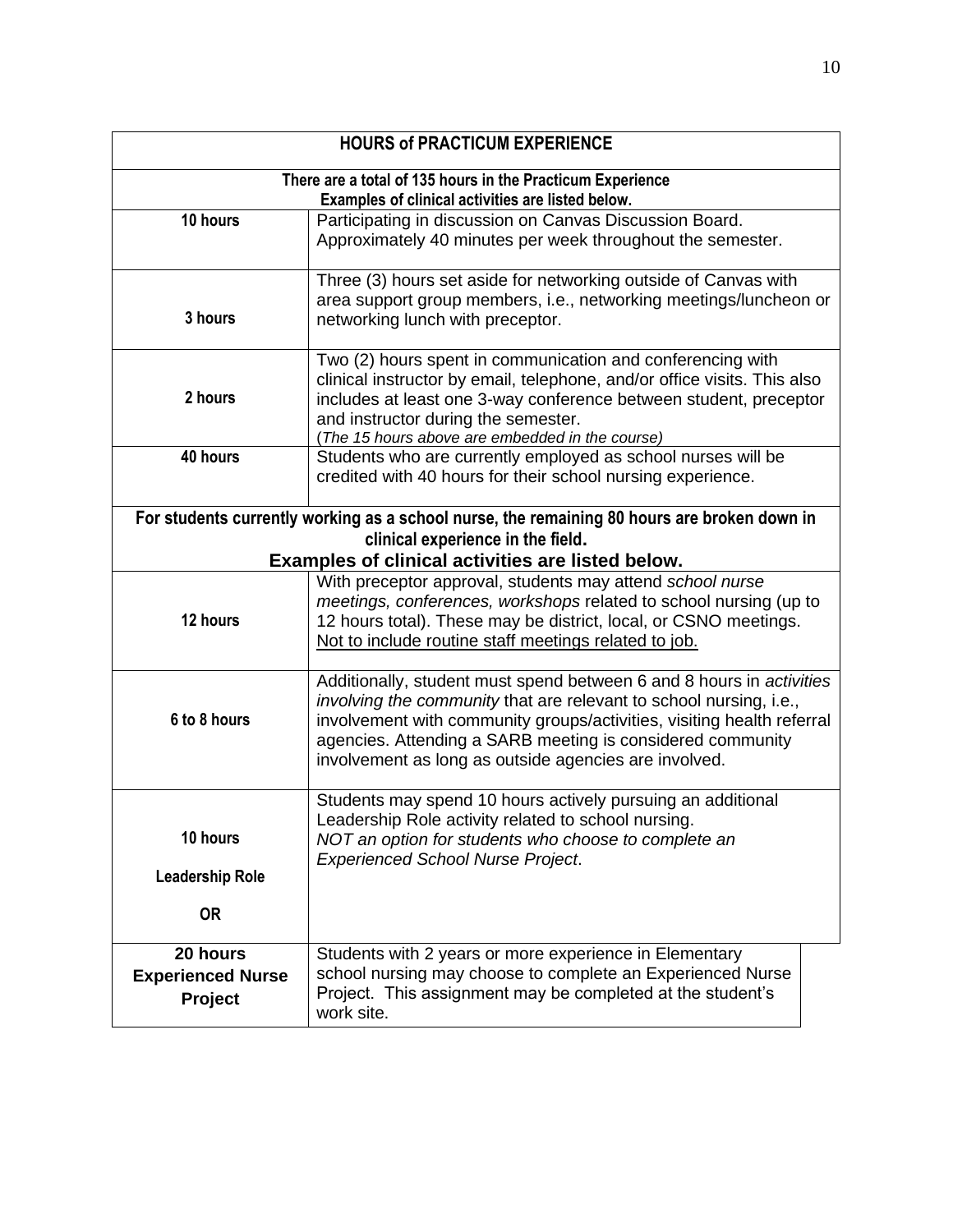#### **Clinical Experience hours for Students who are NOT currently practicing in School Nursing***:*

- Students *must* complete the full 120 hours under direct supervision of a preceptor.
- Of those 120 hours, students *must* attend a minimum of 3 school nurse meetings, conferences, workshops related to school nursing (up to 12 hours), with preceptor preapproval. These may be district, local, or CSNO meetings.
- Additionally, students *must* spend between 6 and 8 hours in activities involving the community that are relevant to elementary school nursing, i.e., visits to health referral agencies, participation in community health fairs, migrant clinics, PTA meetings, other. These activities must be with preceptor pre-approval.
- The remaining 100 hours *must* be spent at school sites *working under the direct supervision of a qualified preceptor or his/her qualified school nurse designee. Students with previous school nurse experience of two years or more may consult with coordinator to meet the 80-hour requirement.*

#### **Nurses Currently Employed as Public Health Nurses:**

• Nurses who are employed by a health department or other community agency will be given 20 hours of credit toward their clinical practice.

#### **GRADING CRITERIA**

 $A = 90 - 100\%$  B = 80 – 89% C = 70 – 79% D = 60 – 69% F = 59% and below.

#### **ASSIGNMENT/PARTICIPATION POINT VALUE**

| Assignments                                                                             | Points |
|-----------------------------------------------------------------------------------------|--------|
| Student goals and learning objectives                                                   | 5      |
| Clinical journaling                                                                     | 16     |
| Journal questions                                                                       | 12     |
| 3-Way conference/communication between student, preceptor and instructor                | 05     |
| Participation in Canvas class discussions                                               | 12     |
| Student selected assignment - health teach or policy/procedure paper                    | 12     |
| Cross cultural/Special Ed Case Study                                                    | 16     |
| Final self-narrative evaluation of clinical experience                                  | 2      |
| Preceptor evaluation of student performance in clinical practice                        | 20     |
| (If applicable, Experienced Nurse Project = 5 pts. of the 20 Preceptor Evaluation pts.) |        |
| Tota                                                                                    | 100    |

*Note: See assignment guidelines for details.*

There are no extra credit options. Any grade that falls below a C will not be acceptable for credit and the student will be removed from the program.

All papers are to be APA format. Make up of an assignment is to be arranged with the instructor prior to the due date.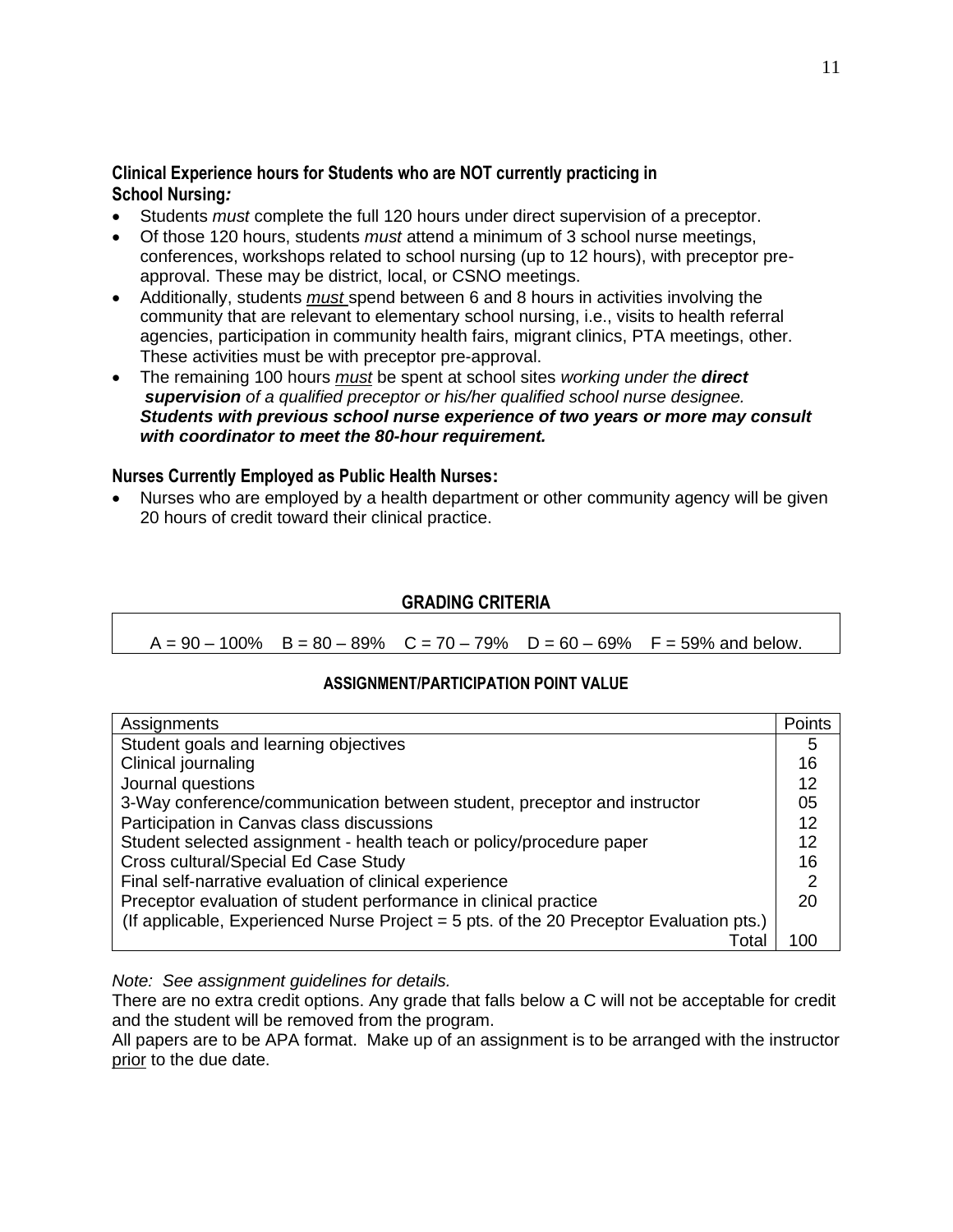#### **LEADERSHIP ROLE**

#### *(For students except those choosing Experienced School Nurse Project)*

Students may earn up to a maximum of ten (10) hours for actively pursuing a **Leadership Role** related to school nursing. For example: Presentation of a school nurse issue/or student health concern to a school board, community group, parent group, school staff; a leadership role in a professional or community organization; chairing a school site committee; leadership role in health education; developing a school site plan for disaster/emergency health management; a fund raising activity related to children's health, or participation in legislative advocacy relevant to children's health or school nursing. This leadership role may be one that comes up during the semester. This is NOT an option for students who choose to complete an Experienced School Nurse Project. This activity is designed to assist students who are limited in time away from their worksite.

**OR**

## **EXPERIENCED SCHOOL NURSE PROJECT (School Nurses with 2 or more years of elementary school nursing experience)**

A Project *will take the place of one of the three student goals*. The project must be approved by the student's preceptor and based upon a recognized need. This may take place at the student's own school or that of the student's preceptor. It must be something that would benefit other school nurses and/or the school district in general.

*Examples of projects:*

- $\circ$  Developing a PowerPoint presentation that can be used as a school board presentation, an in-service of staff or presentation to parent group.
- o Getting involved in a research project or a survey, i.e., gathering data to determine the need for a program; follow-up activities; etc.
- $\circ$  Involvement in a grant writing project to fund a program/purchase equipment.
- $\circ$  Working on a segment of a coordinated school health and wellness program with another district department; psychology services to develop a program related to school safety or awareness of mental health issues, bullying awareness and prevention, or physical education department to facilitate exercise, nutrition, etc.
- $\circ$  Developing a resource binder of relevant community agencies; planning and carrying out a health fair on campus.

Completion of *Experienced School Nurse Practicum Project Proposal*:

- 1. Project proposal must include a statement justifying the project, timelines for its completion within the semester, and the preceptor's initials signifying approval. (Form is included in syllabus) A copy of completed form is to be sent to clinical instructor with **Module 1** work.
- 2. **For Module 2 and Module 3**, project progress notes must be written up separately from other journaling and include details regarding time spent on project.
- 3. *On completion of project, student's preceptor is to sign off on the project on the original form*. The signed completed project proposal, along with an electronic/hard copy of the project is to be sent to the student's clinical instructor.

**Note***: Experienced School Nurse Project is worth up to 20 hours and 25% (5 pts.) of the value of the Preceptor Evaluation of Student's Practicum Experience.*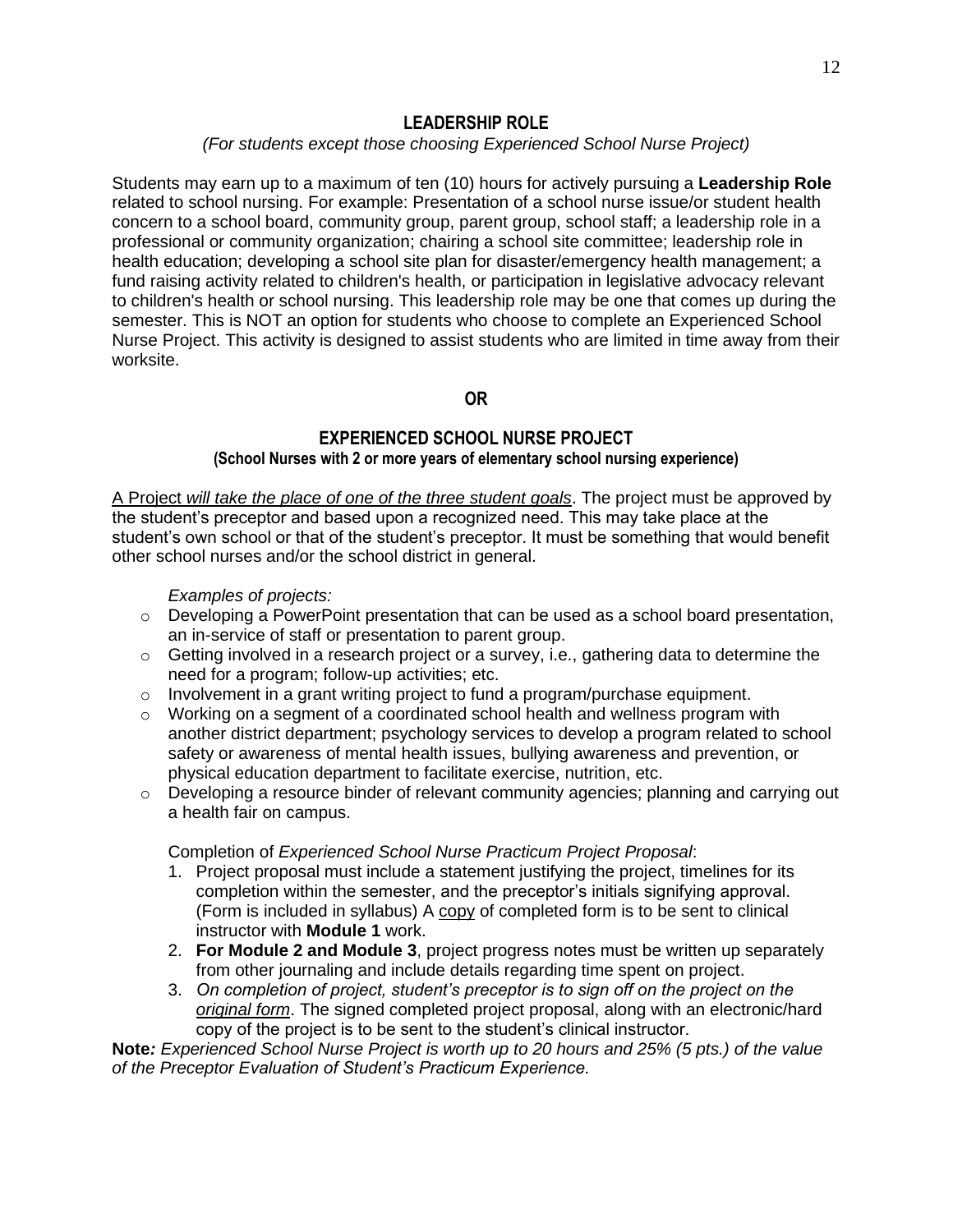**Clinical Activity Chart for nurses with limited exposure to school nursing**: The following *suggested* guidelines may be helpful in planning student practicum experience but should not limit the student from obtaining hours designed to help meet their goals.

| <b>ACTIVITY</b>                                                                                                | <b>80 HRS.</b> | <b>120 HRS.</b> |
|----------------------------------------------------------------------------------------------------------------|----------------|-----------------|
| Health office management: organizational skills,<br>planning, report writing, student visits to health office. | 6-8 hrs.       | 12-14 hrs.      |
| Screening and referral (hearing, vision, scoliosis,<br>dental, other)                                          | 6-8 hrs.       | 12-14 hrs.      |
| Immunizations (paperwork, clinics, follow-up),<br>Communicable disease control and follow-up.                  | 6-8 hrs.       | 7-10 hrs.       |
| Medications, documentation and confidentiality                                                                 | 4-5 hrs.       | 6-7 hrs.        |
| Parent conferences                                                                                             | 3-4 hrs.       | 4-5 hrs.        |
| Nursing process, case management of chronic                                                                    |                |                 |
| conditions, health care plans, action care plans                                                               | 6-8 hrs.       | 14-16 hrs.      |
| Other campus and community programs, i.e.,                                                                     |                |                 |
| preschool, infant stimulation, classroom visits                                                                | 5-7 hrs.       | $6-8$ hrs.      |
| Health teaching (classroom, groups, health fairs)<br>Faculty meetings, school site committee meetings,         | 4-6 hrs.       | 4-6 hrs.        |
| parent meetings, SARB (Student Attendance Review<br>Board) meetings                                            | 3-4 hrs.       | 8-10 hrs.       |
| Health assessment, health histories, SST, 504, and                                                             |                |                 |
| IEP write-ups                                                                                                  | $6-8$ hrs.     | $8-10$ hrs.     |
| Interdisciplinary collaboration                                                                                | 6-8 hrs.       | 8-10 hrs.       |
| SST (Student Study Team meetings), 504, and IEP                                                                |                |                 |
| (Individual Education Program meetings)                                                                        |                |                 |
| Special Ed: Specialized health care procedures,<br>delegation of care, legal/moral issues                      | 4-6 hrs.       | 8-10 hrs.       |

*The remaining time must be spent at school sites working/ observing/participating in activities under the supervision of the student's preceptor or qualified preceptor designee.*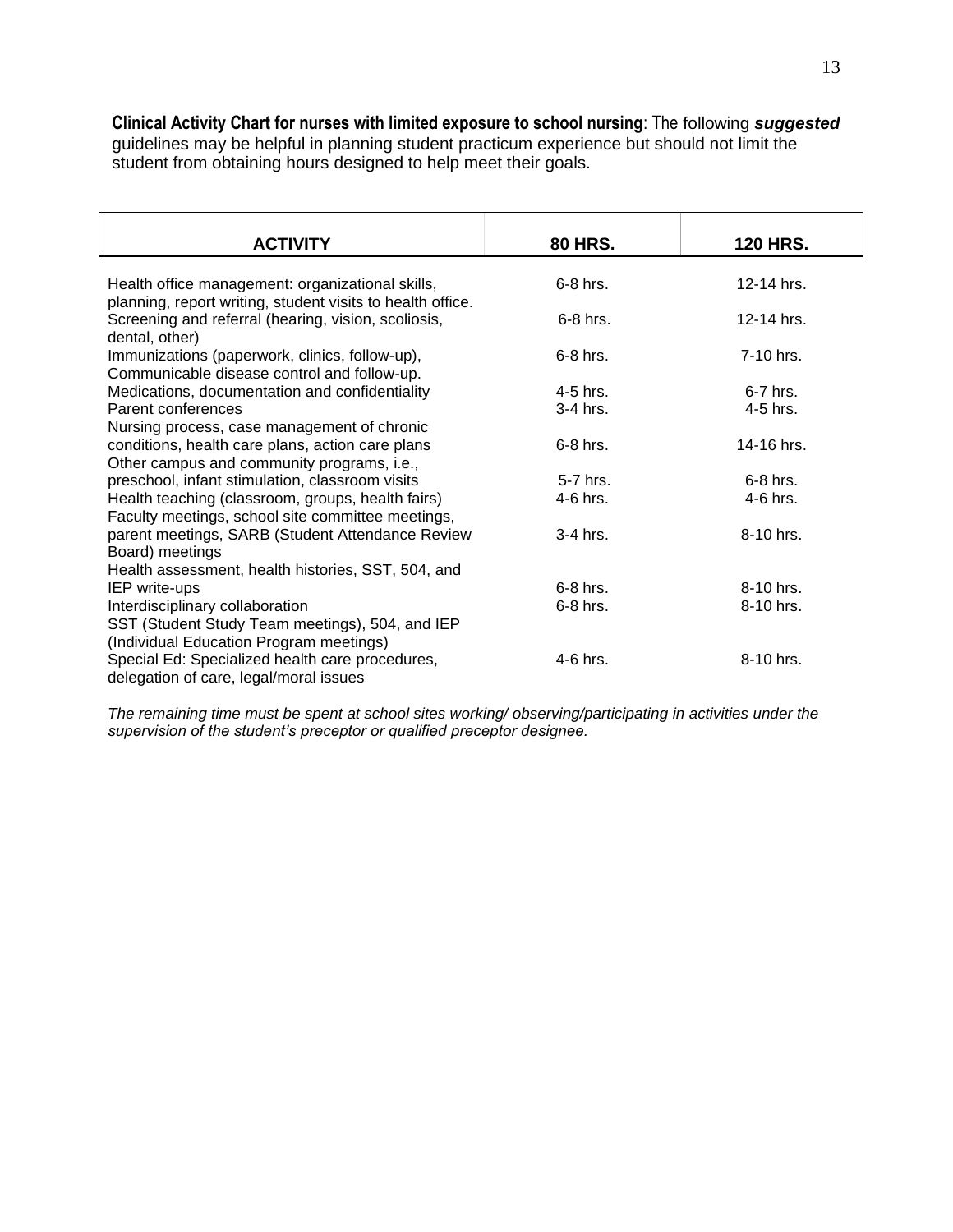#### **STUDENT GOALS AND LEARNING OBJECTIVES** (5 points)

- Goals and objectives MUST be developed with input from the student's preceptor prior to or during the first week of the student's clinical experience.
- The opportunity for the student to create their own goals and objectives is a chance for students to personalize their learning experience. The aim should be a rounded experience in Elementary School nursing.
- Goals and Learning Objectives must reflect areas where experience is needed or, for experienced school nurse students, areas of special interest within course guidelines. The expectation is that goals and objectives will be accomplished before the end of the semester.
- Students are to have *three (3) Student Goals with a suggested three (3) Learning Objectives with three (3) Learning Activities for each goal.* Students need to indicate how each of these goals will be measured to determine learning outcomes.
	- $\circ$  If the student has little or no previous experience in Elementary school nursing, he/she will want to spend time getting a well-rounded experience and may want to broaden his/her insight into the school aged population by spending time observing in a regular and/or special ed. classroom, talking to teachers/ principals/school psychologist; or gaining greater insight into health services by reading through policies and procedure manuals, or learning about coordinated school health programs and other aspects of the school nurse role.
	- $\circ$  If the student has already had experience in regular Elementary School nursing, that student may want to gain some experience in specific areas of interest, i.e., programs related to special education such as working with the medically fragile or with children with behavioral issues; or in other programs such as preschool or early childhood; spending time in a specialty clinic(s) relevant to elementary school aged children, or in a school based clinic. Experienced school nurse students should think globally and develop goals that are challenging and/or go beyond the basic school nurse role.
- Timeline for Developing Student Goals and Learning Objectives*:* A rough draft of goals and objectives is to be emailed to the student's clinical instructor for review. The clinical instructor will notify the student if goals and objectives are satisfactory, or if changes are necessary. Student Goals and Learning Objectives should be *finalized before the third semester week once the student has begun clinical practice*. Once approved, points will be posted in the student's online grade book. The student is to send a finalized copy in Canvas with **Module 1**.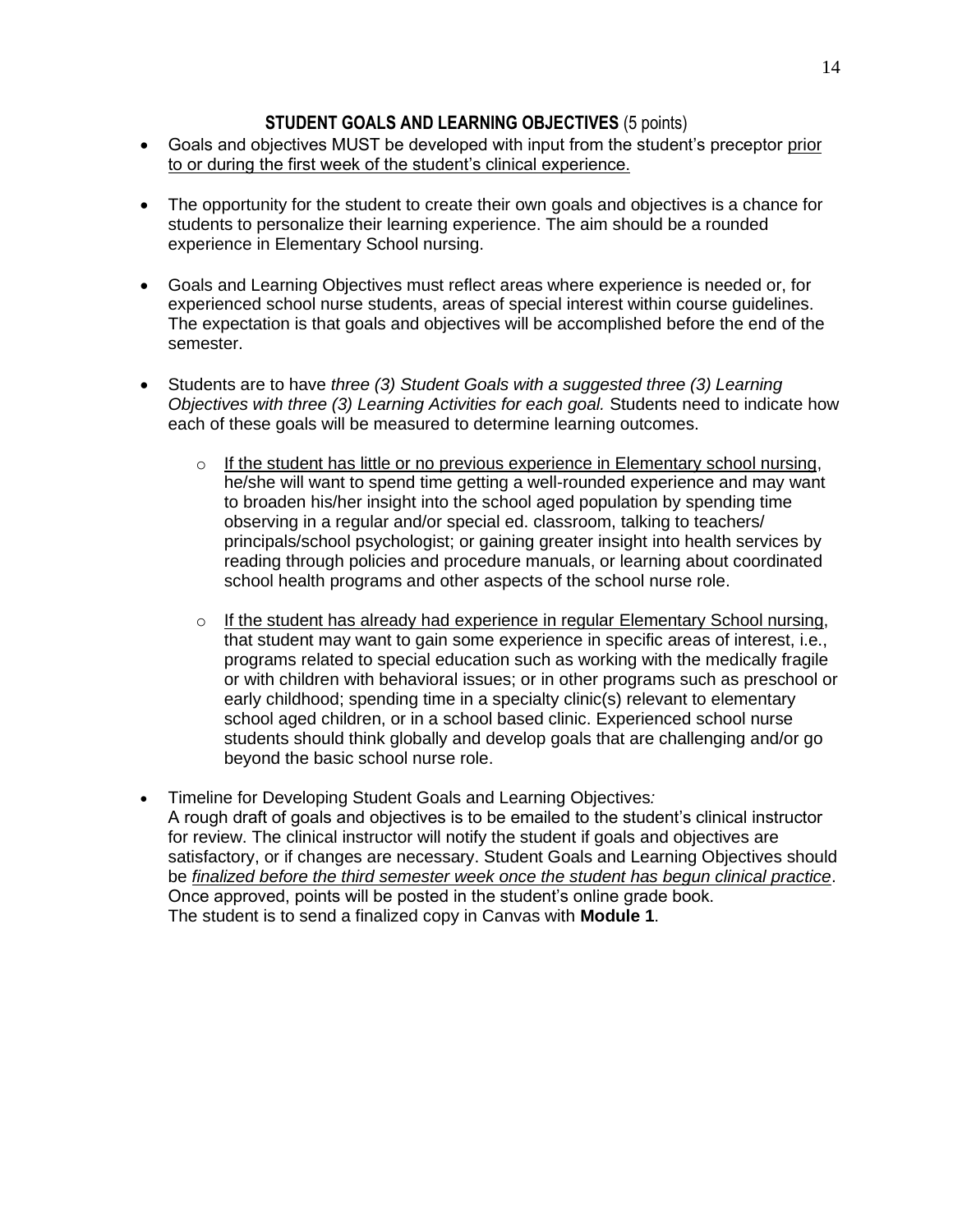| Goal 1                                                                                            | To gain insight into care and medical management of various health conditions and<br>health problems seen among children at the elementary level. (a goal is a very                       |                                                                                                                                                                                                                                                                                                                                                                                                                                                                    |  |
|---------------------------------------------------------------------------------------------------|-------------------------------------------------------------------------------------------------------------------------------------------------------------------------------------------|--------------------------------------------------------------------------------------------------------------------------------------------------------------------------------------------------------------------------------------------------------------------------------------------------------------------------------------------------------------------------------------------------------------------------------------------------------------------|--|
| broad statement)                                                                                  |                                                                                                                                                                                           |                                                                                                                                                                                                                                                                                                                                                                                                                                                                    |  |
| Learning Objective (a more specific statement)<br>Learning Activities (a very specific statement) |                                                                                                                                                                                           |                                                                                                                                                                                                                                                                                                                                                                                                                                                                    |  |
|                                                                                                   | A. Describe care and medical management<br>of three chronic health conditions<br>associated with school-age children.                                                                     | Interview preceptor regarding types of<br>$\bullet$<br>chronic health problems seen in school in<br>elementary school age children.<br>Discuss with my preceptor and list<br>$\bullet$<br>methods of managing children with<br>chronic health conditions in the school<br>setting.<br>Provide case management of 5<br>$\bullet$<br>children who have chronic health<br>conditions over a six-week period with<br>preceptor's supervision.                          |  |
|                                                                                                   | B. Describe care and medical management<br>of three types of acute health conditions<br>and/or injuries associated with school-<br>age children.                                          | Interview preceptor regarding types of<br>$\bullet$<br>acute health conditions and injuries seen<br>in school in elementary school age<br>children.<br>Discuss with preceptor and list methods<br>$\bullet$<br>of managing children with acute health<br>conditions and injuries in the school<br>setting.<br>Assess and care for 20 children with<br>acute health complaints coming into<br>health office over a six-week period with<br>preceptor's supervision. |  |
|                                                                                                   | C. Describe three common conditions<br>and/or communicable diseases that<br>require exclusion from school to prevent<br>spread among the school population and<br>the management of each. | Interview preceptor regarding types of<br>$\bullet$<br>communicable diseases or conditions<br>observed among elementary school age<br>children.<br>Discuss with my preceptor and detail<br>٠<br>methods of managing children with<br>communicable conditions and prevention<br>of spread to others.<br>Screen, identify and refer 10 children with<br>possible communicable conditions over<br>six-week period with preceptor's<br>supervision.                    |  |
| How this goal will be measured to determine learning outcome:                                     |                                                                                                                                                                                           |                                                                                                                                                                                                                                                                                                                                                                                                                                                                    |  |
| Preceptor evaluation of skill and self-evaluation through clinical journaling.                    |                                                                                                                                                                                           |                                                                                                                                                                                                                                                                                                                                                                                                                                                                    |  |

## *TEMPLATE to be used for Goals and an EXAMPLE of the requirement:*

*School nurses with two or more years of school nursing experience at the Elementary Level are expected to be creative in developing their Student Goals.*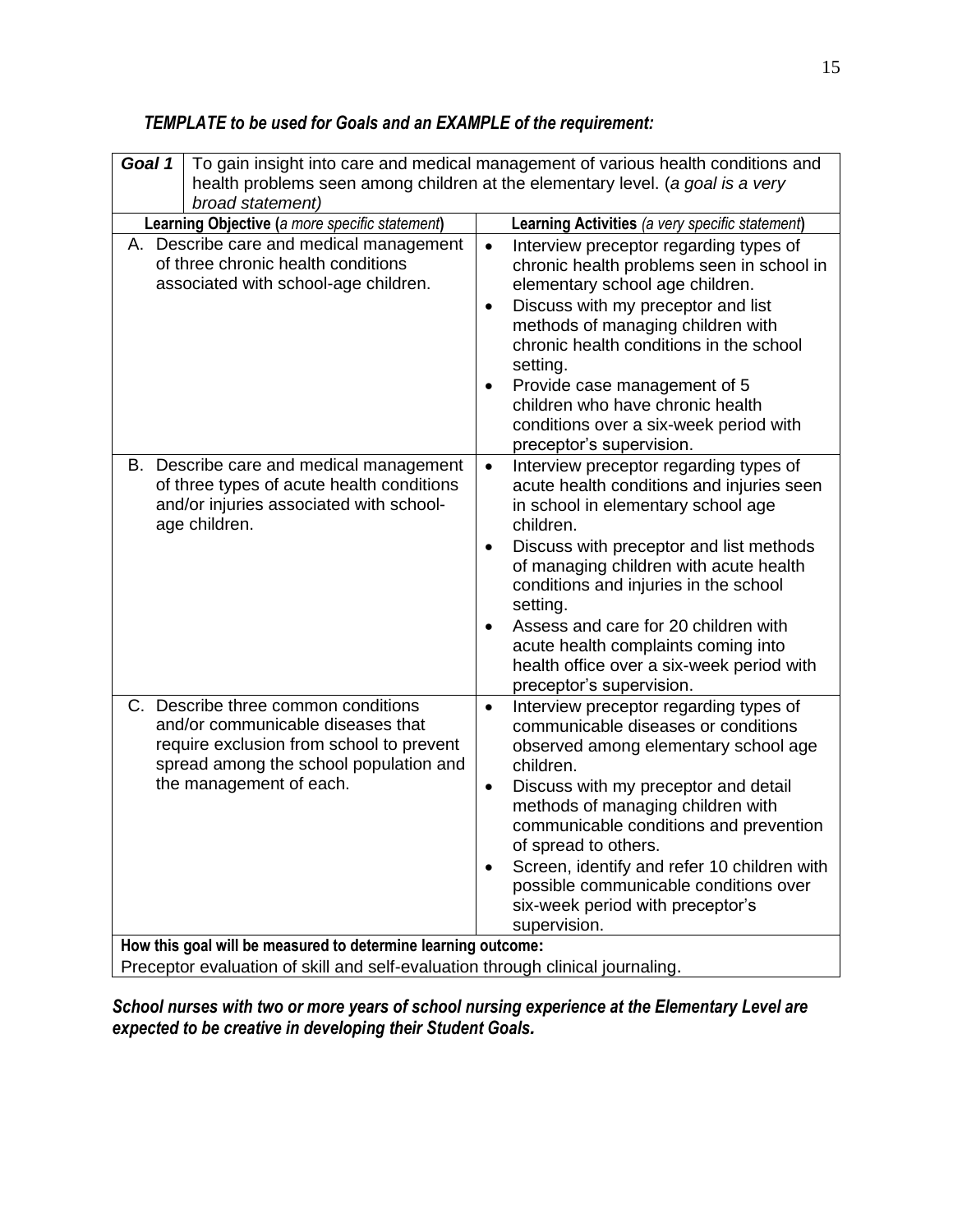## **CLINICAL JOURNAL GUIDELINES** (16 Pts)

The purpose of Weekly journaling is three-fold:

- 1. A method of keeping track of your hours and activities
- 2. Provides an ongoing communication with the clinical instructor
- 3. A method for sharing accomplishments, insights, and experiences.

## **Examples of the two types of required Journaling:**

#### **Example #1 - Documentation of Clinical Time**

Student Name

NURS 186 Module 1

| Semester Week | Date of Clinical Activity | Hours of Practice | <b>Remaining Hours</b> |
|---------------|---------------------------|-------------------|------------------------|
|               | Sept. 9                   |                   |                        |
|               | 16<br>Sept.               |                   | 71                     |

*Summary of Time Spent:* 

4 hours with preceptor assisting with health office traffic and various health issues

2 hours spent observing learning disabled children in a special day class

2 hours spent at a school nurse in-service on asthma management in the school setting

#### **Example #2 – Documentation of a meaningful clinical learning experience - Journal Narrative**

Within each 6-8 hour period describe **1** meaningful clinical learning experience you gained in that given period of time. Describe the following using the a-b-c-d format:

- a. What you did (steps in the Nursing Process, including personal encounters);
- b. Information sources (preceptor, website, article, policy, code, position statement);
- c. What you learned (a process, skill, method, validation of own practice);
- d. How you plan to use the insight in your own SN practice

#### 9/16/19, 8AM-12N, preceptor's health office:

**(a)** A kindergartner arrived in the health office with a note from the teacher stating that the child was constantly "scratching". Upon my assessment, the child appeared generally healthy and well nourished. I noted what appeared to be scratch marks on the child's forearms and between the fingers. I suspected scabies. I shared my suspicion with my preceptor. I then called the child's mother and requested that she pick up the child to be seen by her health advisor. I stressed that I would need written clearance from the health advisor before the child could return to school. I further suggested that if other family members were scratching, they also needed to be seen by their health advisor. My preceptor stated that if this is scabies, the mother will be given instructions regarding steps to prevent spread at home, and parents of the other children in the classroom will be notified about possible exposure.

**(b)** I reviewed the Communicable Disease Manual and the district CD exclusion policy.

**(c)** I appreciated this learning experience as I had not dealt with possible scabies in a classroom before, especially in kindergarten where the likelihood of spread is very real. I was impressed with my preceptor's practical, yet precautionary approach to the situation.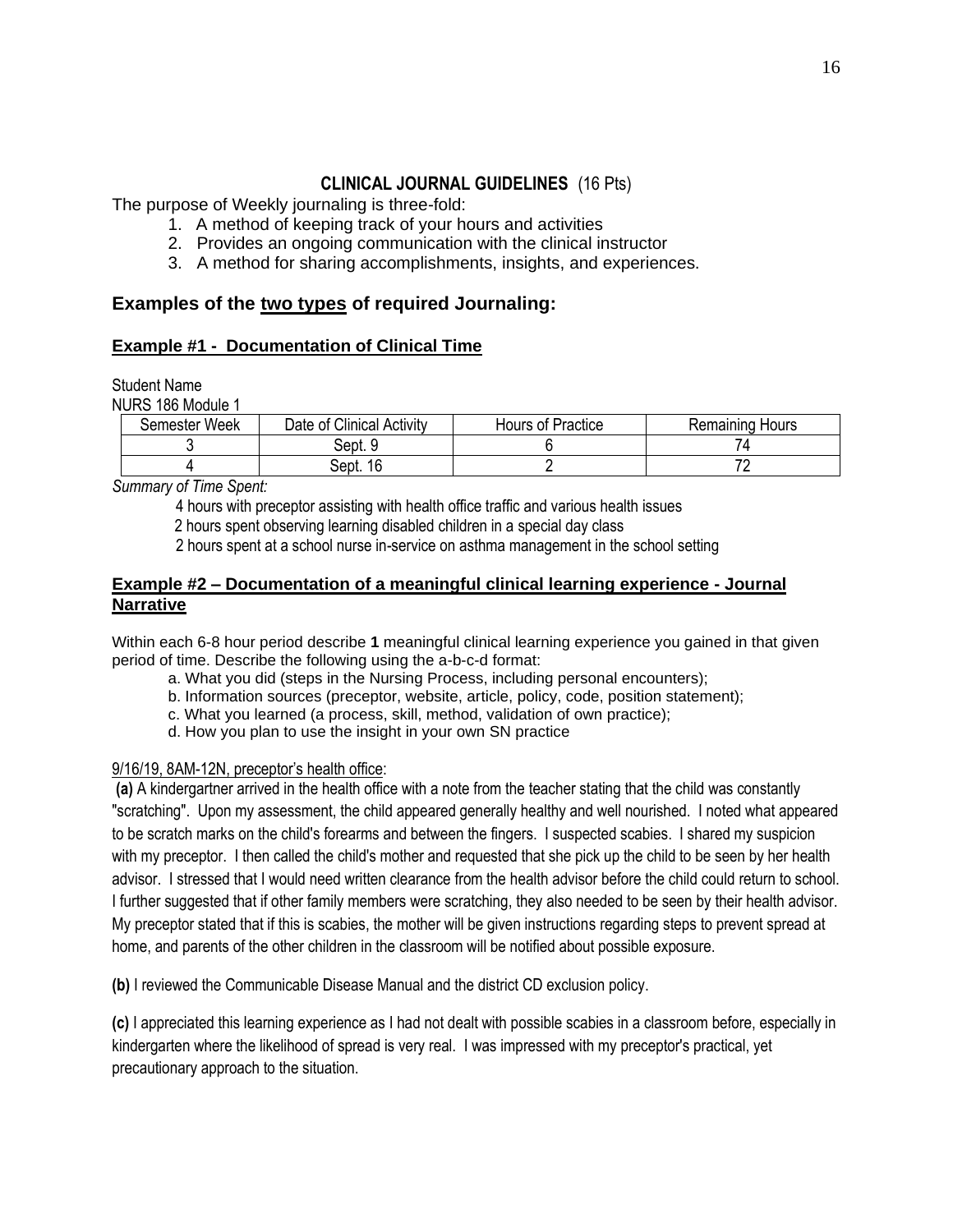**(d)** I plan to use this type of approach in my own SN practice. I will review the Policy and Procedure Manual in my district in the area of CD control and exclusion.

### **ATTENDANCE**

The didactic portion of this class is online and is open Monday at 12:00 a.m. to Sunday at 11:59 p.m. You are expected to participate in online discussion as explained below and check the Announcement section of Canvas frequently. Communication from the instructor will be through your CSUF email and Announcements. If you have made a schedule with your preceptor you are expected to honor that schedule or give them 24-hour notice of change.

Grade of Incomplete (I):

University criteria for an incomplete grade will be followed. The grade of I is only appropriate when the student requesting it has completed a minimum of two-thirds of the work for the course with a passing grade. The instructor of record retains the right to decide whether or not an I grade is appropriate.

#### **CANVAS DISCUSSION BOARD PARTICIPATION** (12 Points)

Students should spend approximately 45 minutes per week (ten semester hours) participating in discussion on the Canvas Discussion Board.

Guidelines for Participation:

- The time spent on the discussion board may be broken up to suit the student's availability of time, though contributions should ideally take place over a matter of several days to allow for meaningful discussion and input from others.
- Contributions to discussion should be meaningful to fellow students and relevant to school nursing. Students should feel free to enjoy the networking.
- *Week One*, students are free to get acquainted with the Canvas program.
- **Week Two**, a forum will be opened so students can begin getting better acquainted with classmates, i.e. write about you, your job, caseloads, interests, as well as responding to input from others.
- Week Three, the instructor will begin opening bi-weekly forums. At this point student will be expected to contribute to weekly discussions based on instructor prompts and contributions by fellow classmates. Students will also be free to bring up topics of interest of their own, such as clinical situations/problems, share information on workshops, job opportunities, lesson plans, and other information of interest to others.
- *Guidelines for discussion participation beginning with 3rd week*:
	- $\triangleright$  Rule of thumb, 3 paragraphs per week spread over several topic areas.
	- $\geq 2$  of the 3 paragraphs should be in response to a classmate's posting.
	- $\triangleright$  A paragraph can be described as one opening sentence, three supporting sentences, and a closing sentence. Discussions will be monitored by clinical instructor.
	- $\triangleright$  Students are graded on their quality and quantity of participation. Discussions should be substantive, demonstrate original thought, invite discussion or build on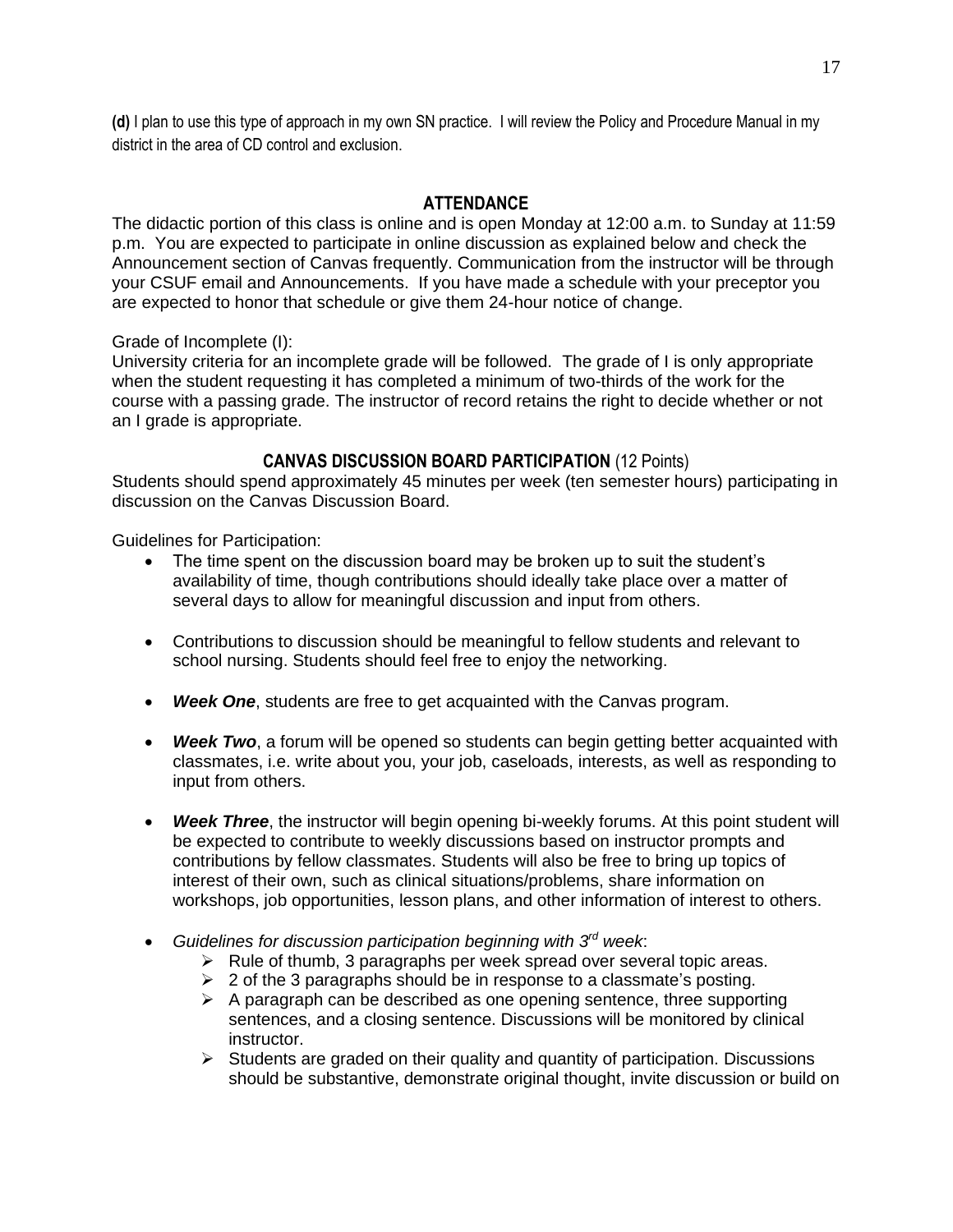entries of other students. Entries should refer to course texts, credible websites, notes from conferences or other online sources.

➢ Each paragraph has a point value. If weekly discussion is missed it will have a negative effect on your grade.

**ELEMENTARY SCHOOL NURSING QUESTIONS** (12 Points)

For each Module, students are to answer one of the following questions using APA format with references cited in one to two pages. Each question should be restated at the beginning of your paper and any text should be referenced in your responses.

#### *Module 1, Weeks1-4*

Locate the job description for the school nurse in your district (scan and include a copy). Does the job description reflect your expectations? Is it relevant to the school nurse role for today? Are there things you would like to change?

Talk with your school principal about his/her perceptions of the school nurse role. Briefly describe his/her views and contrast with your own perceptions. Take the opportunity to expand his/her understanding of your role and ask for suggestions on how you might better serve the school community. Talk to others, i.e., office staff, teachers, and children about their perception of your role. With this new found insight, what are some steps you will consider taking to promote a realistic view of the school nurse role?

 *Module 2, Weeks 5-8 (For this module you can count 5 clinical hours)*

*Provide vision screening for a minimum of one hour under the direction of a credentialed school nurse, your preceptor, or preceptor designee.*

Review **A Guide for Vision Testing in California Public Schools** (2005) on the California Department of Education website, or the latest revision:

http://www.cde.ca.gov/ls/he/hn/documents/visionreport.pdf and the School Health webinar at [www.schoolhealth.com/webinars.](http://www.schoolhealth.com/webinars)

The school vision testing program plays a vital role in the early identification of serious problems that might negatively affect both the health and learning of children.

Review the following and discuss your findings; Legal basis for vision screening California Education Code for Vision Screening California Code of Regulations – Vision Screening School Health webinar at [www.schoolhealth.com/webinars](http://www.schoolhealth.com/webinars) The National Association of School Nurses Vision and Eye Health

After review of the above, describe the following;

- 1. Describe the legal basis for vision testing, minimum requirements, who is authorized to conduct testing,
- 2. Describe and define four common childhood conditions that qualify for referral,
- 3. Design the perfect vision program including: program objectives, equipment used, recommendations for testing, four optional types of screening, referral and follow-up,
- 4. Describe the steps you would take to test preschool students, children with special needs, and non-English speaking students
- 5. What programs are available to provide assistance to students who need glasses?
- 6. Is there a mandated California State Report for Vision Screening?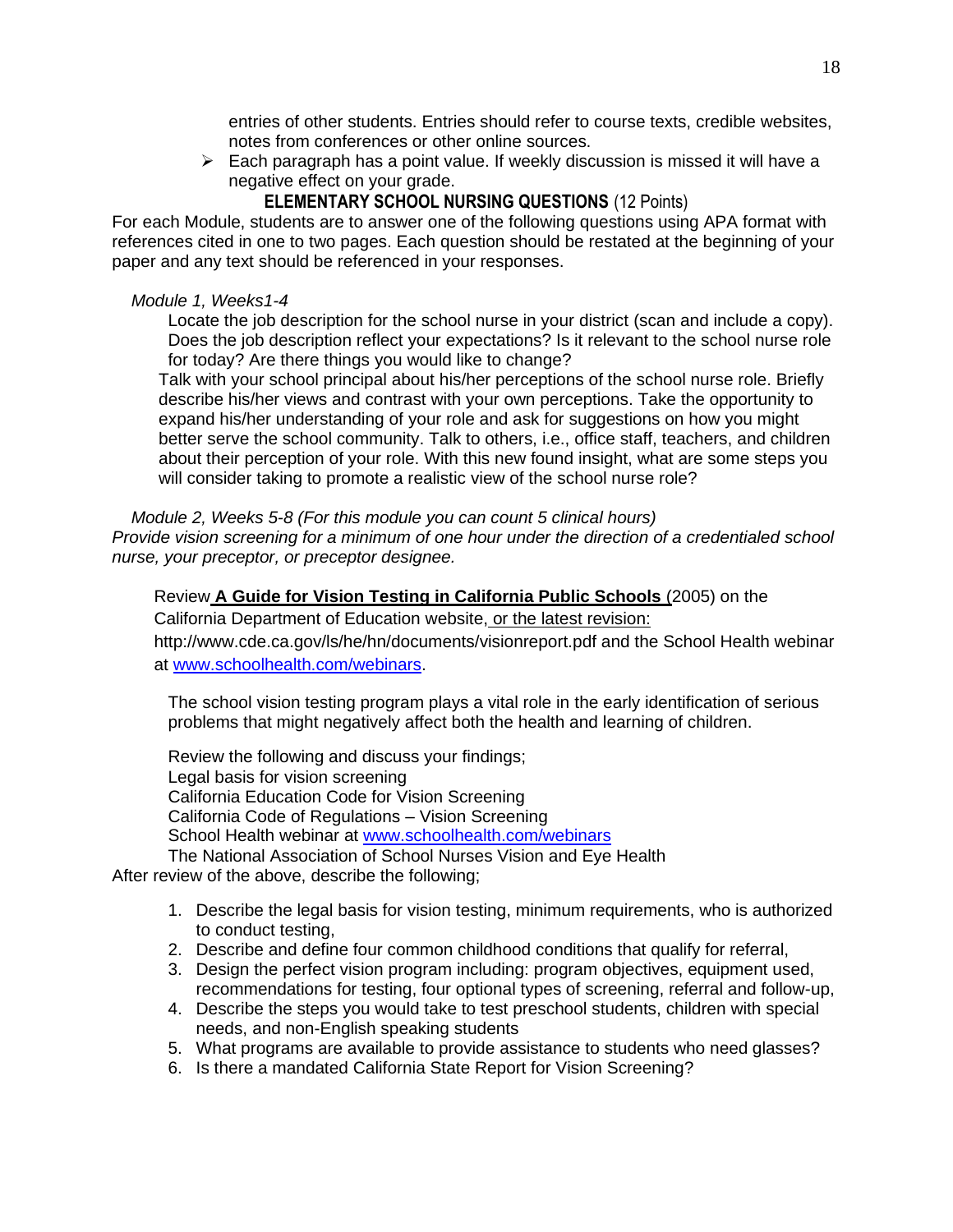#### *Module 3, Weeks 9-12*

Discuss the function of a SARB (School Attendance Review Board) with your preceptor. See also CA Ed. Code section 48320-48325 at www.leginfo.ca.gov. Review your district's policy on attendance and referral. What is involved in the process? What steps are taken to improve a student's attendance in your district before a SARB meeting referral is necessary? Discuss school nurse involvement. Looking at the goals and objectives of the SARB process what nursing theory might apply?

#### *Module 4, Weeks 13-15*

Go to your district website to identify a knowledgeable person to interview regarding the various sources of revenue that come into your school district (federal, state, county, grants) and how it must be spent, i.e. categorical funds. What percentage of the total budget goes to district health services? Talk to your immediate supervisor, or preceptor, about how that money must be used. What are essential elements in your district and school health services budget; personnel, program supplies and programs? Would you add anything?

(Be sure to read up on budgets prior to your interview to give yourself some background information.)

## **WRITTEN ASSIGNMENT** (12 points)

#### *Student Selected Assignment*

Students are to complete **EITHER** a Policy/Procedure Paper **OR** a Health Teaching Plan.

#### **Policy/Procedure Paper**

- With guidance from student's preceptor or supervisor, evaluate your district's policies and/or procedures related to school health (e.g., communicable disease, emergency care or First Aid, medication at school, safety/environmental health, wellness promotion, etc.)
- Choose a policy/procedure to review in depth that is in need of revision or change. Perhaps there is a new policy/procedure that should be developed.
- Research the medical, legal codes and laws, ethical issues; standards of nursing practice; nursing implications that may relate to the policy/procedure.
- Discuss findings with preceptor and discuss with supervisor.
- Write a draft, or revision of the policy/procedure to share with preceptor/supervisor.
- Write other necessary documents (e.g., memos with recommendations, district forms, letters) to facilitate implementation of the policy/procedure with assistance from your preceptor or supervisor. *Example: Head lice policy could include letters to parents, teachers, forms for re-entry to school, etc.*
- With approval from preceptor and/or supervisor, develop a plan of action for Implementation; include a possible timeline and list steps involved.
- If this involves a new or revised district policy, students need to discuss this with their preceptor and/or supervisor regarding the necessary steps involved in presenting their recommendations to the district Board of Education for consideration of adoption.
- Write a 2 4 page paper using *APA format*:
	- Explain why you selected that particular policy or procedure.
	- Write justification for change/new policy or procedure
	- Outline of the process, including steps you will take to present recommendations to supervisor and Board of Education if appropriate.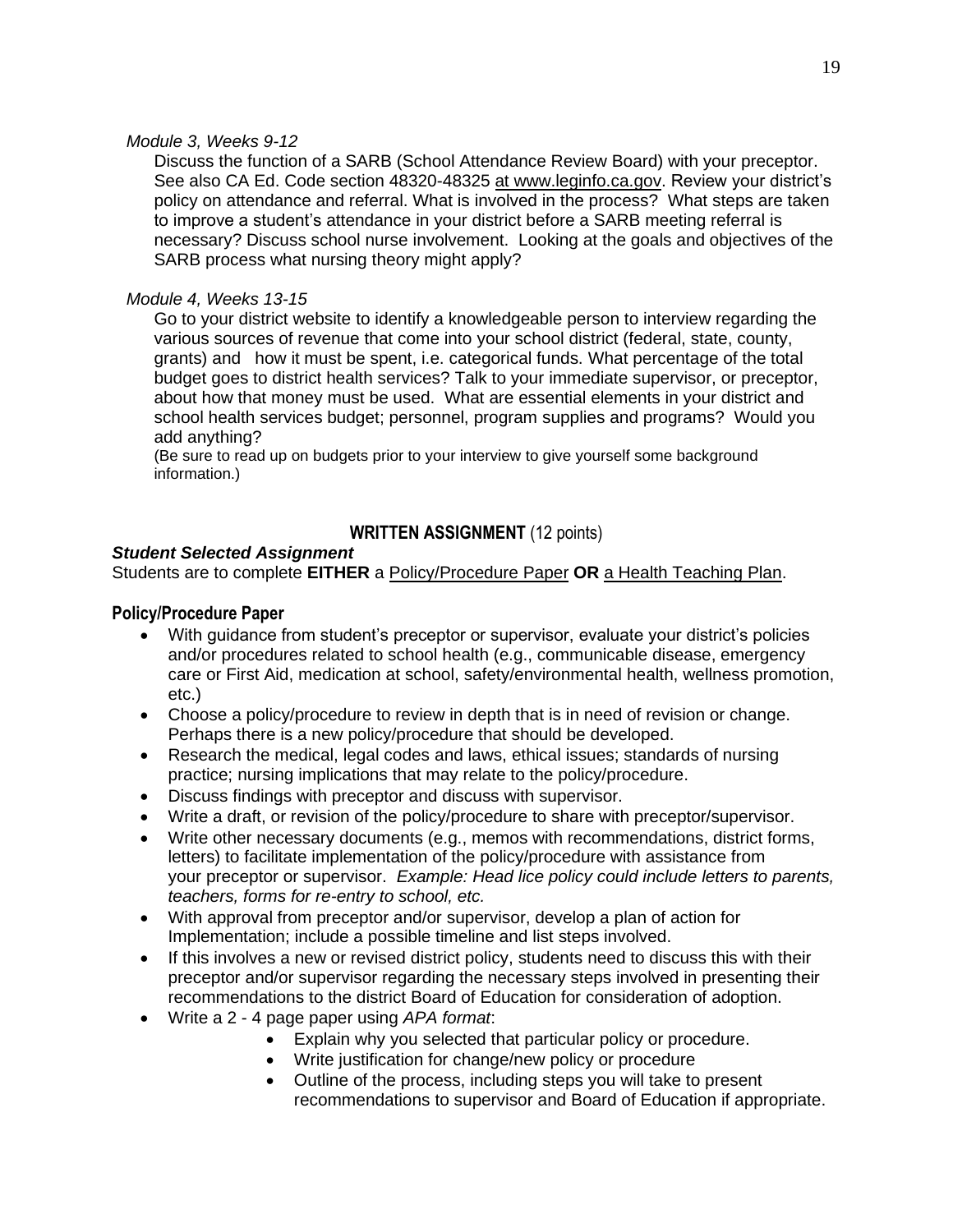- Include the following documentation with paper:
	- 1. Copy of outdated document with changes
	- 2. Proposed document with recommended changes
	- 3. Copies of letters, memos, and/or other documentation you wrote to others in presenting your argument and/or in the process of facilitation/ implementation of policy/ procedure.
- On Canvas Discussion Board, share a summary of your proposed policy/procedure, steps you took to implement changes and benefit to your district.
- Send entire assignment electronically with **Module 3.**

#### **OR**

**Health Teaching Plan and Classroom Presentation Continued….**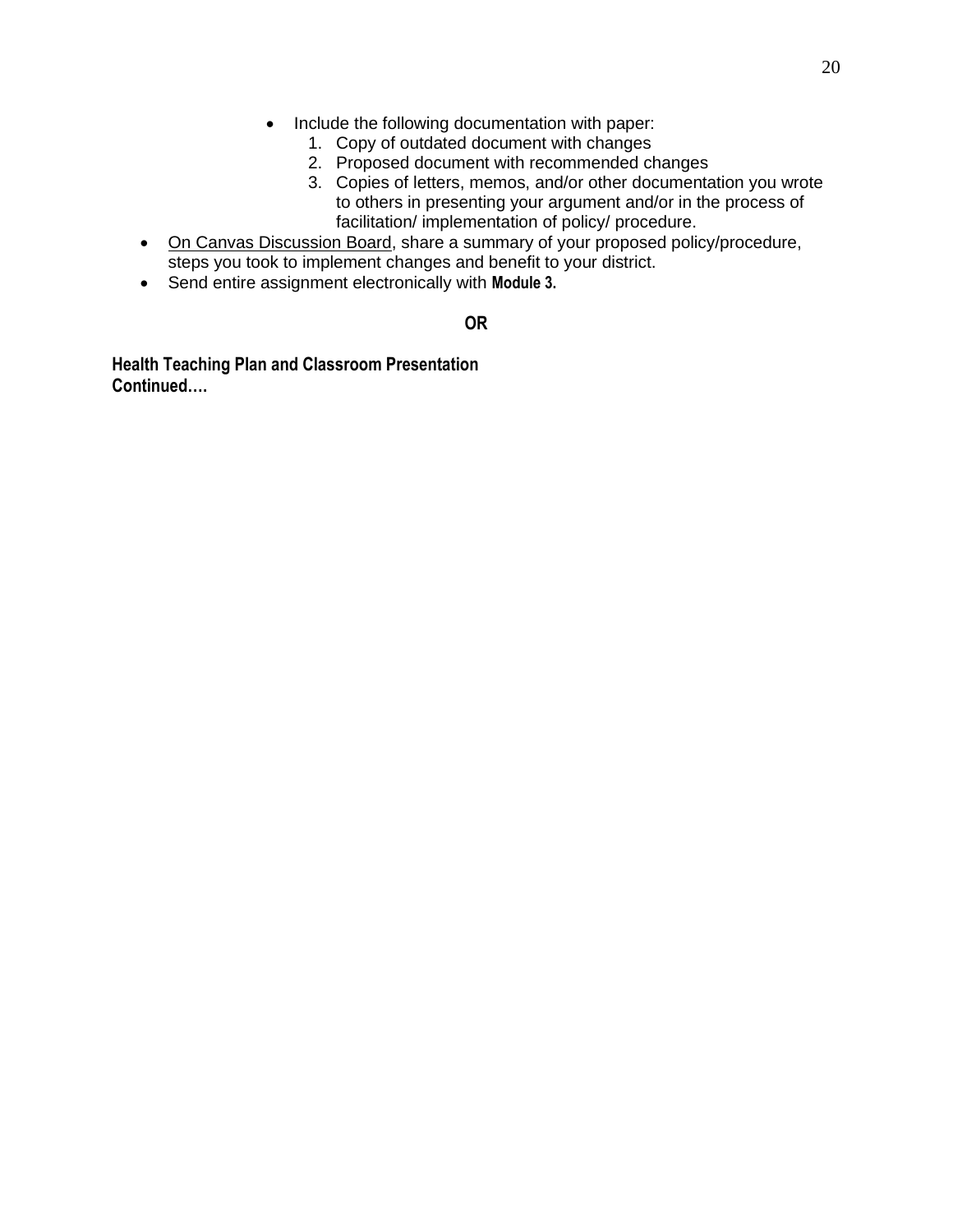## **Health Teaching Plan and Classroom Presentation**

- 1. Decide on a lesson to be taught in the classroom at a particular grade level.
- 2. Review the *Health Framework for California Public Schools* by the CA Dept. of Education, to gain insight into grade level expectations.
- 3. Review sections of the CA Education Code that may apply, i.e., CEC 49426, CEC 51881, CEC 51210, CEC 51820, CEC 51890, CEC 51913, CEC 51550
- 4. Review teaching/learning theories.
- 5. Write a 2-4 page paper using APA format addressing the following:
	- o Statement of the problem and justification for teaching
	- o Justification should be based on review of 2 sources of literature and/or journal research, summarize each source in 1-2 quality paragraphs. Include reference to Ed. Code and district policy as appropriate.
	- $\circ$  Grade level expectations/readiness to learn (based on CA Health Framework)
	- o Include one sound teaching/learning theory relevant to target group.
- 7. Develop a teaching outline using the outline form below.
- 8. Present the lesson (preferably at a time when your preceptor can be present).
	- Incorporate learner theory based activities (small group, individual expression, worksheets to take home, etc.).
	- Include an appropriate method of learner evaluation followed by outcomes.
	- Note: Actual teaching time counts toward clinical practice.
- 9.Write a brief Self-Evaluation (1 page or less).
	- o Discuss how you think it went, if you held their attention, what unexpected problems you encountered, what you would change, delete, or add.
	- o Include feedback from your preceptor / audience.
- 10. Include a list of resources for teaching materials related to teaching plan.
- 11. Include copies of handouts or description of visual aids, activities, products, etc.
- 12. Include learner evaluation tool/documentation.
- 13. On Canvas Discussion Board share your teaching outline and include resources.
- 14. Send complete assignment electronically with **Module 3**.

#### **Teaching Plan Outline:**

- Date of Implementation
- Topic
- Group
- Main goal of lesson
- Evidence of learner readiness, why need/want to know this information.
- Behavioral objectives for learners (use action verbs)
- Teaching methods (theory-based, lesson activities)
- Setting (Choice of room arrangement—circle, sitting on floor, rows of chairs)
- Materials needed
- Content outline (complete including introduction, body, and summary)
- Method of learner evaluation
- Final outcome (your impressions)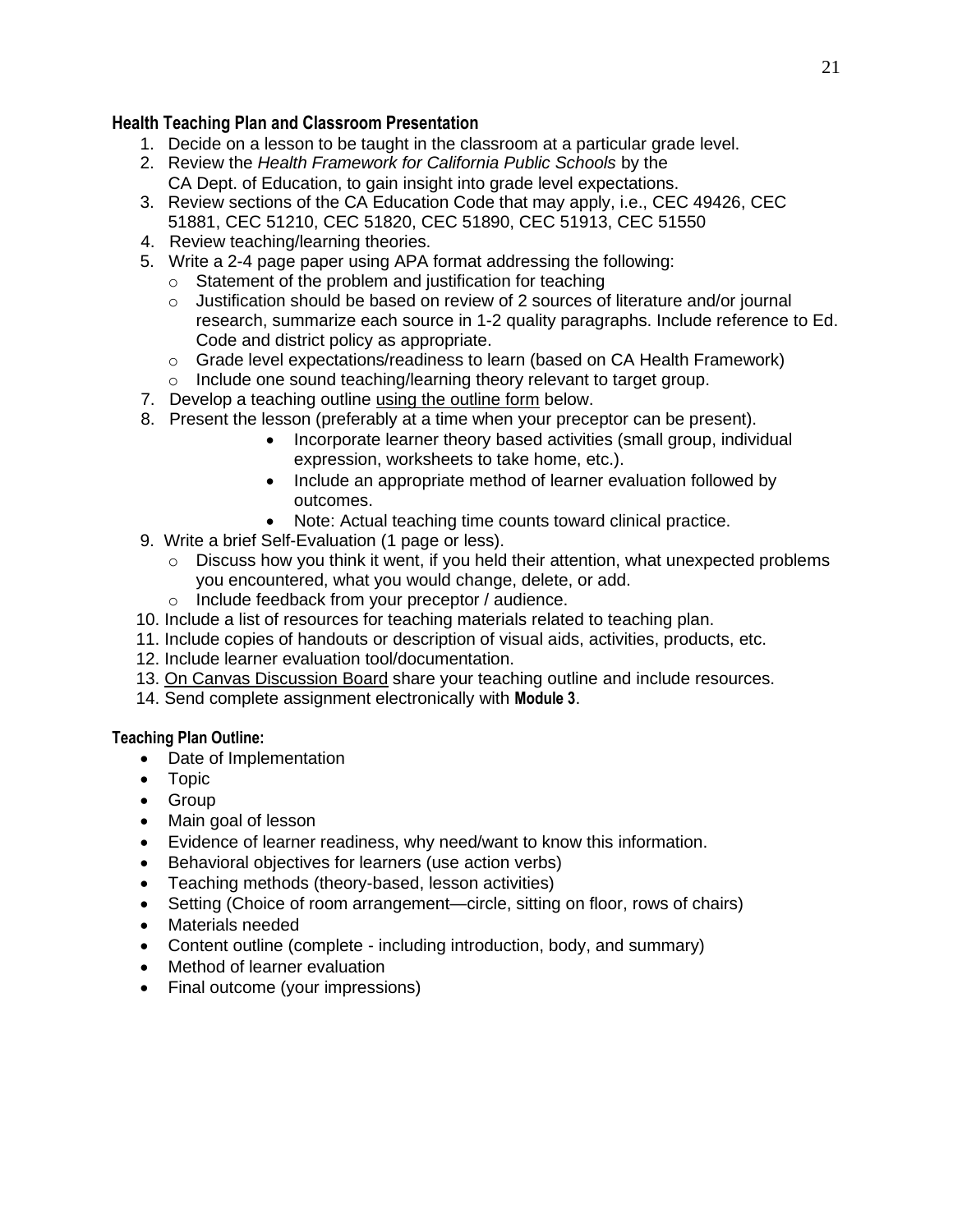## **Cross Cultural / Special Ed. Case Study** (16 Points)

The purpose of this assignment is two-fold:

- $\triangleright$  to gain a broader perspective and more in-depth understanding of the SST (Student Study Team) / IEP (Individual Education Plan) assessment team
- $\triangleright$  to strengthen cultural understanding

*Note: Subject of case study may be a child in the school nurse student's own school nursing practice. Parent conference, assessment time and meeting times count toward clinical hours.*

- 1. Subject of case study should be a child who:
	- a. Is preschool or elementary school age from a different cultural background than your own;
	- b. Needs a health assessment and health history done by the school nurse;
	- c. Was referred to a SST (Student Study Team) with likelihood for the development of a 504 Plan or referral for an IEP (Individual Education Plan) assessment;
	- d. May be a student who has already been referred for an IEP (Individual Education Plan) for assessment with possibility of placement in a special education program.
- 2. Initial steps:
	- e. Review the student's health record and emergency card;
	- f. Observe child's general health status, check vision and hearing;
	- g. Interview other relevant school site personnel child's teacher, teacher's aide, bus driver, psychologist, other members of the assessment team;
	- h. Observe the child in the classroom, on the playground, and/or in the lunchroom.
- 4. Health and Developmental History, Cultural interview:
	- **i.** Make a home visit if feasible, in the company of another member of the education team, or home liaison, to obtain a health and developmental history or ask the parent to come to the school site to be interviewed (the health history should not be done over the phone). Discuss with the parent/guardian any current health concerns and general cultural behaviors and any cultural issues that may contribute to the child's inability to learn; observe general living conditions that may contribute to the child's learning issues; *obtain written permission from the parent/guardian to obtain/share medical information with the child's physician and/or other appropriate professionals.*
- 5. In-depth Health Assessment:
	- j. Be sure *parent permission for assessment* has been obtained before proceeding. Use the nursing process to determine a nursing assessment and to design appropriate interventions. A thorough health assessment must include general health status, vision, hearing, dental, dietary habits/nutritional status, etc. If the school nurse student has received training in the use of neurological screening such as a QNST (Quick Neurological Screening) or DDST (Denver Developmental Screening Test), this should also be included in the assessment. An IHP (Individual Healthcare Plan) and/or referral/follow-up on any health problems and nursing interventions must be included.
- 6. Use of Theories in assessment:
	- k. Use Neuman's Model and/or incorporate a relevant cultural theory/model, i.e., Leininger's Transcultural Theory.
- 7. Use of Research: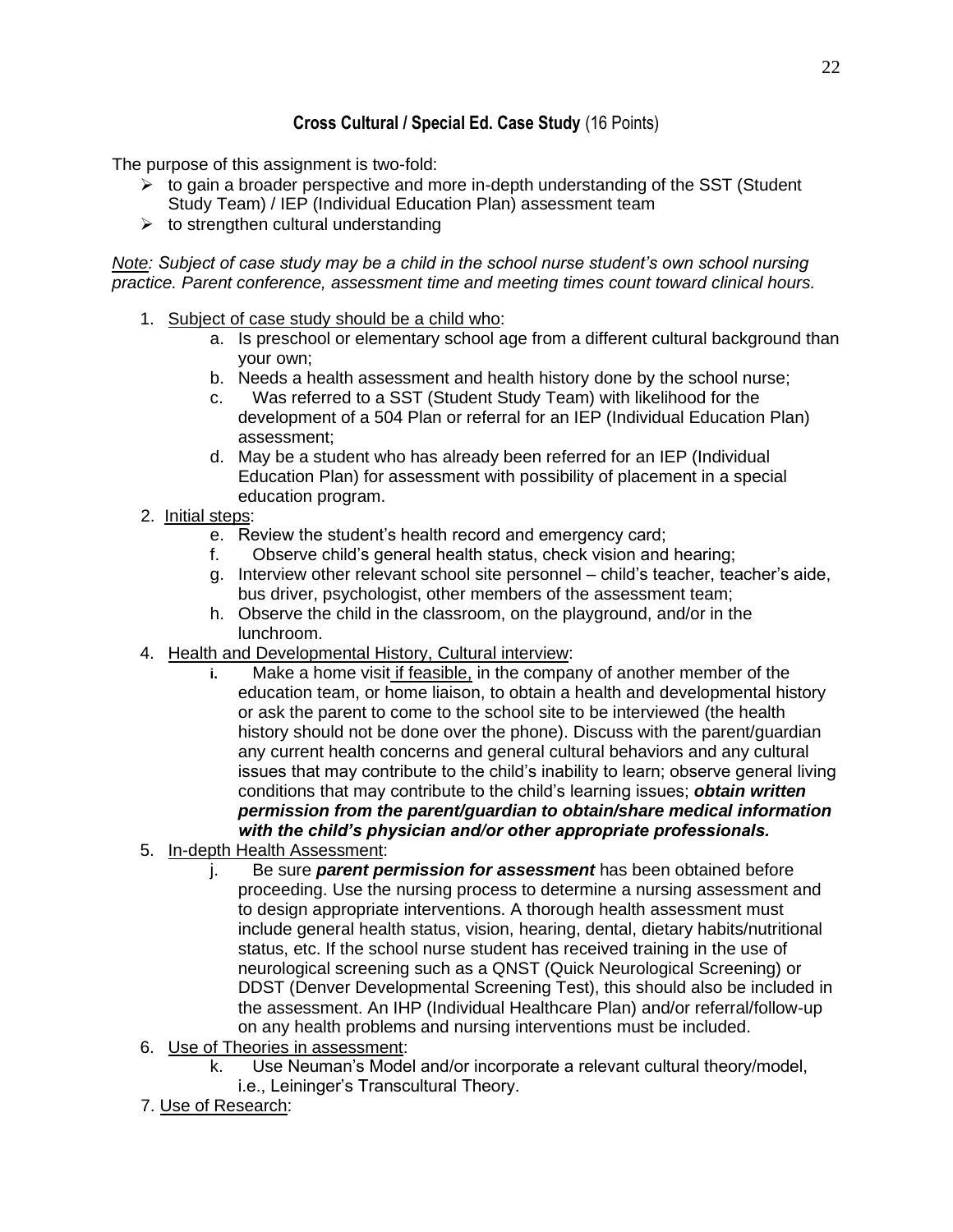- l. Research two (2) current journal articles and one (1) website source relevant to your case study. Two sources should be specific to health related issues, one specific to cultural differences related to background of subject of case study.
- 8. SST/IEP Team, school nurse responsibilities:
	- m. Complete appropriate reports/paperwork and submit to SST or IEP team facilitator.
	- n. Share copies of these reports/paperwork with preceptor
	- o. Attend SST/IEP meeting and share findings verbally with team members and family; obtain feedback. Observe process and team/family interaction.
	- p. Follow through on recommendations:
		- 1. Follow through with team recommendations specific to school nurse role.
	- *2.* Complete paperwork, i.e., health record, other.

### **Additional insight into IEP process and other relevant information:**

- CSNO, The Green Book: Guidelines for specialized physical healthcare services in school settings, 2<sup>nd</sup> edition.
- Selekman, Janice*. School nursing: A comprehensive text*.
- Lewis and Bear. *Manual of school hhealth*
- School district policyy and procedure manual.

### **Guidelines for writing up Cultural Differences/Special Ed. Case Study:**

The database for your case study should be *in-depth and complete, but succinct*. It is quality of information shared, not quantity that is important. The following areas are intended as a guide. You may skip over items that do not apply. The case study is to be written in APA format, with a title page and each section should have an appropriate heading.

- 1. Begin with an opening paragraph relating reasons why the subject of your case study was referred to either the SST or IEP team for evaluation/assessment.
- 2. Discuss findings based on observations/interviews.
- 3. Discuss observations/information obtained from parent/guardian during home visit.
	- a. *Family/Cultural Assessment*: Cultural background/lineage; family patterns; interaction within the family and with community, i.e., coping skills/stress management/discipline; social support; education/socioeconomic level; cultural patterns/beliefs with regard to roles, health/illness, self-care, dietary habits. Relate cultural family issues to research related to general aspects of that particular cultural background and incorporate a relevant cultural theory.
	- b. *Health and Developmental History:* Pregnancy history; siblings and any health issues; child's developmental history; family history of illness/LH/ADD; child's medical history (current meds, past illness/accidents); and social/interactive patterns (play, friends, classroom/home behavior); family perception of problem, previous interventions, and successes/failures, etc.
- 4. Discuss findings of other health professionals and school site team members:
	- a. Reports from MD, speech therapist, OT, PT, testing by school psychologist on patterns of school performance, etc.
	- b. Briefly summarize each report in one paragraph or less.
- 5. Discuss health assessment/Nursing Process:
	- a. Address assessment indicators.
	- b. Incorporate research findings relevant to medical diagnosis.
	- c. Determine a nursing assessment.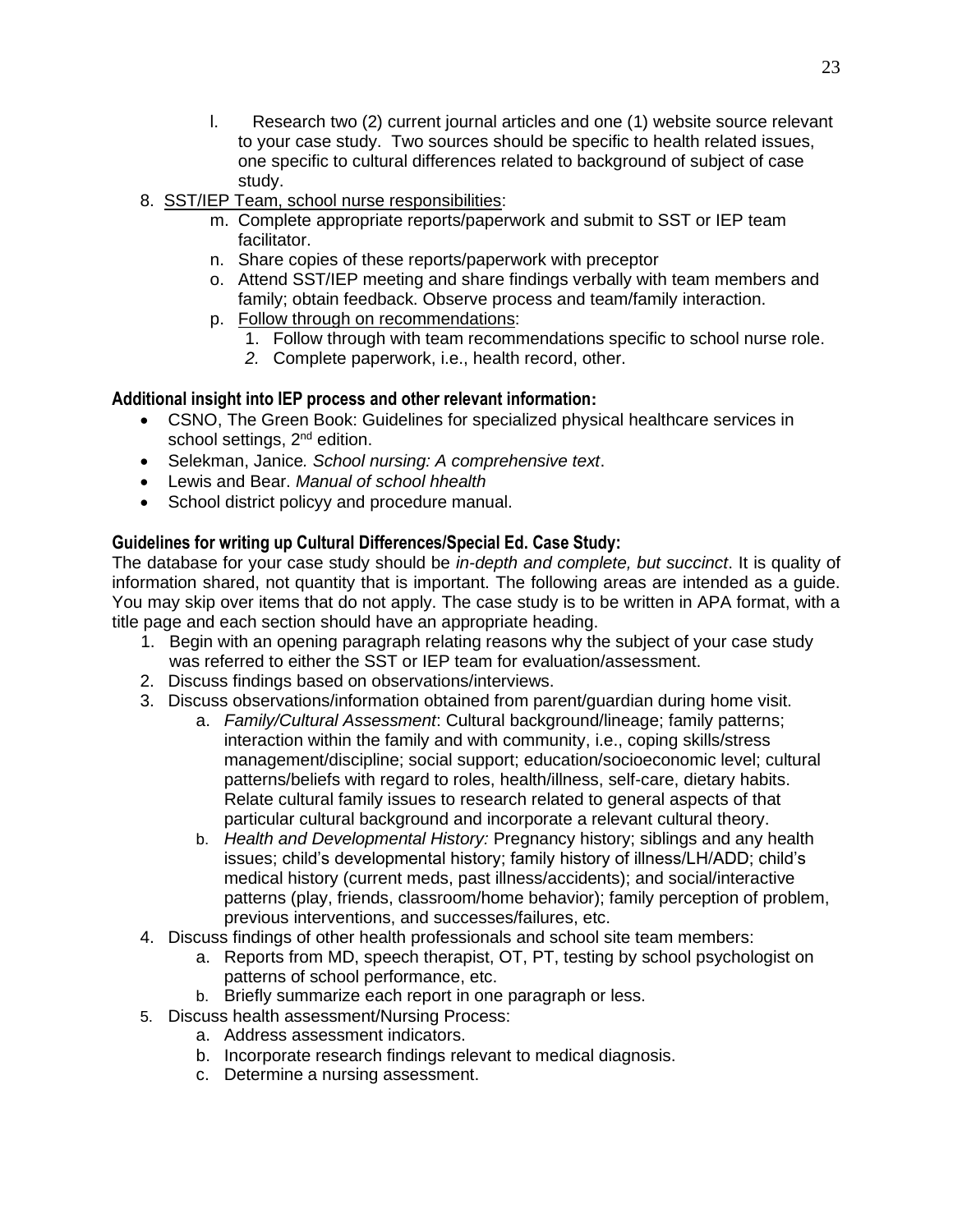- d. Develop a nursing plan, nursing actions/interventions to share with team at meeting, IHP, etc.
- e. Indicate how plan will be implemented and evaluated.
- f. Incorporate *Neuman's Systems Model* related to nursing interventions.
- g. Use standardized language in write up.
- h. Scan or summarize school nurse written report for SST or IEP team.
- 6. Briefly describe the IEP legal process and timelines for signatures and meetings.
- 7. Describe the *SST /* IEP experience, the meeting, your participation:
	- a. Your role and thoughts regarding the process;
	- b. What you did well and/or areas of weakness;
	- c. How were you perceived as a member of the team;
	- d. Family member's role and comfort with process, response to you.
- 8. *Share key points about your case study with classmates on Canvas Discussion Board in a forum that will be provided.*

*Note: Blot out family names, child's name, those of team members on all paperwork related to this case study to ensure anonymity. Original documentation may be requested by your clinical instructor.* 

## **INSTRUCTIONS FOR SENDING COMPLETED ASSIGNMENTS**

- Journaling and other assignment work is to be sent through Canvas 'Assignment Drop Off' located in the NURS 186 'Assignments' section.
- All journaling, journal questions, and other assignment work due at the same time must be sent in **ONE complete document**. The document should have a title page indicating module number and student's name. Journal questions must be restated prior to responses. Work within the document must be clearly titled and sequentially organized. Students should ALWAYS KEEP A COPY of work sent!
- Clinical instructor will post comments and points in the student's online grade book in Canvas (Allow 14 days).
- If unavoidable circumstances prevent a student from sending work on time, that student MUST notify the instructor before the assignment due date.

*Academic Integrity: All instances of cheating, plagiarism, copyright infringement or other inappropriate behavior can result in dismissal from the program. Plagiarism is defined as the act of taking ideas, writing, etc. from another source and passing them off as one's own. This includes cutting and pasting Internet documents and resources into assignments, sharing answers on assignments, falsifying documents and submitting assignments previously prepared*  for other classes even if done by the same student. Refer to the University policies for further *information.* 

*All written work including papers and discussion board postings may be submitted for computerized review to detect plagiarism.* 

#### QUALITY OF WRITTEN WORK:

Careful proof reading is essential for all paperwork! A paper with more than **six** spelling and/or grammatical errors might receive a lower grade, or in extreme cases, a request to rewrite the paper. Among the evaluative criteria employed by instructor are clarity, organization, support for ideas expressed, and grammar. The length of the paper is not as important as above criteria.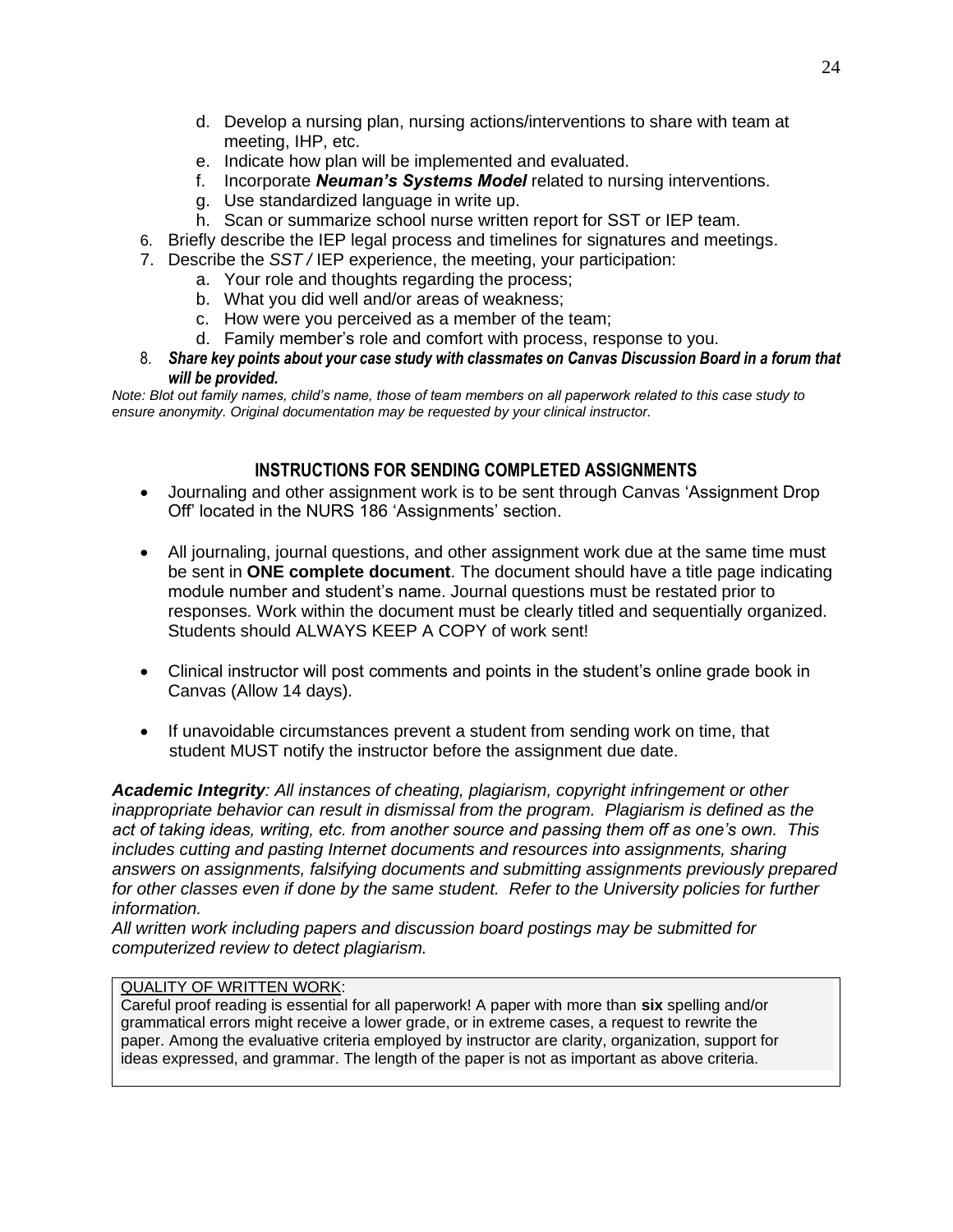**Module Begins Monday Ends Friday Due Date Late Work Deduction** 1 8/19/19 9/13/19 9/16/19 11:59 p.m. . *10% per wk.* 2 9/16/19 10/11/19 10/14/19 11:59 p.m. *10% per wk.* 3 10/14/19 11/8/19 11/12/19 11:59 p.m. . *10% per wk.* 12/02/19 | Cross-Cultural Special Ed Case Study 4 11/12/19 12/6/19 12/9/19 *10% per day*

**Completed module work is due on Monday following the last Friday of each module**:

Last day to turn in papers – December 12, 2019

### **MID-TERM PROGRESS CHECKPOINT (5 points)**

- *1. Mid-Term Evaluation of Student's Goals and Learning Objective*. Between the  $7<sup>th</sup>$  and  $8<sup>th</sup>$  week of the semester (or during the month of October), students are to sit down with their preceptor to discuss progress toward achieving goals and objectives. At this time, if necessary, changes may be made in goals, learning objectives and/or learning activities to benefit the student's learning experience. Changes could relate to a developed interest in another area, need to change/drop a learning activity related to lack of opportunity or time issue, etc.
- *2. Mid-Term Written Self Evaluation.*

In preparation for a mandatory 3-way conference between clinical instructor, preceptor, and self, students are advised **to write a brief** *Mid-Term Self Evaluation* which may be incorporated into the student's clinical journaling. The purpose is for the student to reflect on progress made and plans for further activities to meet goals and objectives.

*3. Mid-Semester Mandatory Three-Way Conference*: **(5 Points)** Between the  $7<sup>th</sup>$  and 10<sup>th</sup> week of the semester, students are to arrange a 3-way telephone conference between themselves, their preceptor, and clinical instructor. The conference should take place when the student and preceptor are together at a school site. Students are to contact their clinical instructor to share contact information, i.e., time, place, and contact information.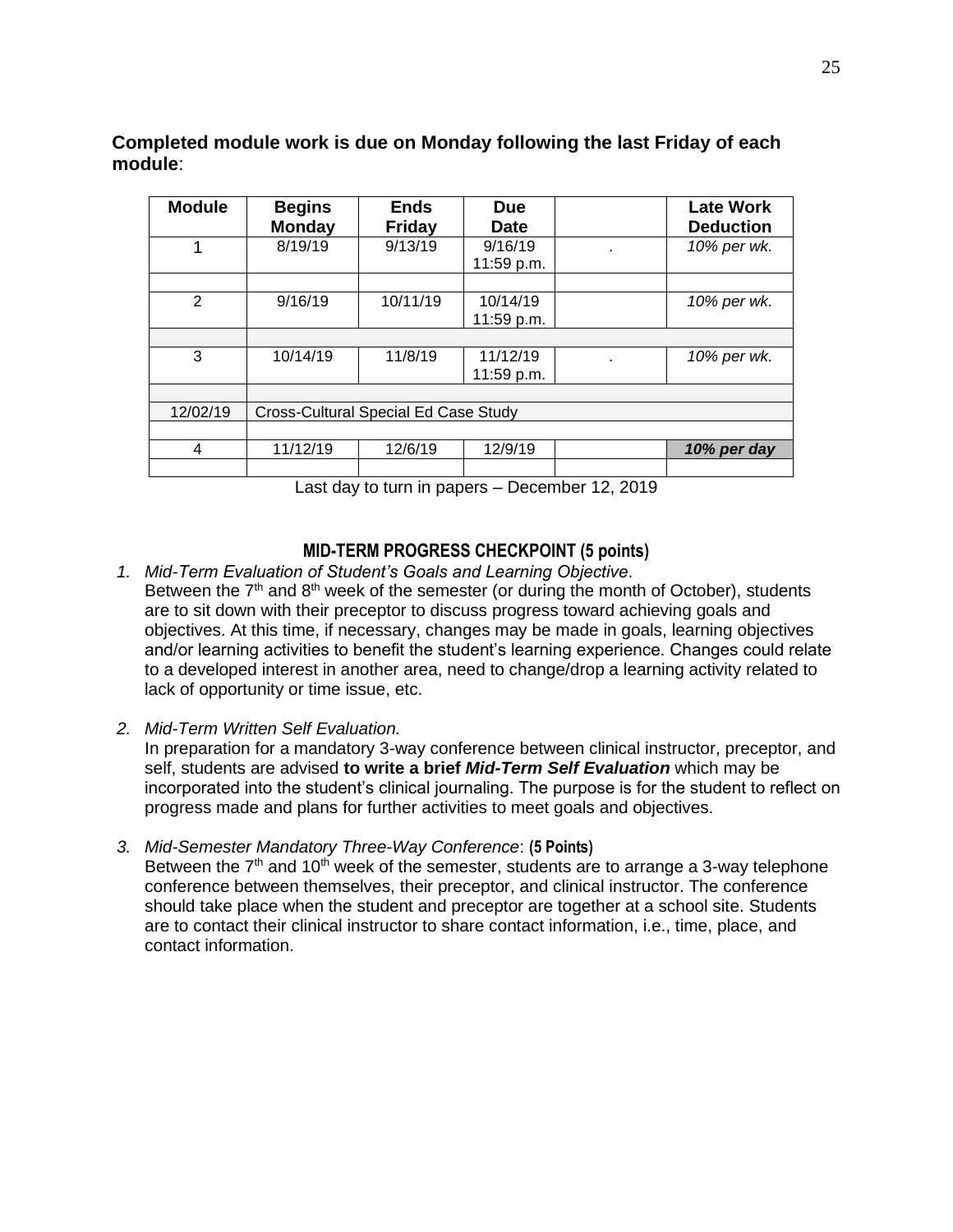## **FINAL NARRATIVE SELF EVALUATION** (2 Points)

Students are to complete a *Final Narrative Self Evaluation* upon completing their clinical experience. This is to be a one-page summary of their clinical experience. Include the following:

- a. Attainment of goals and objectives
- b. Areas of major learning and insight
- c. Strengths, new skills, improvements
- d. Changes, what you would have done differently
- e. Comments regarding practicum experience

## **FINAL DOCUMENTATION / EVALUATION**

The student's preceptor will use the Preceptor Checklist and other evaluation tools in the Preceptor Syllabus as a guide to assisting the student in structuring clinical experiences in the elementary setting. These same tools should be reviewed at mid-term before the required 3-way conference between student, preceptor, and clinical instructor. Student and preceptor are to review these tools again at the end of the student's clinical experience. Throughout the semester, students are to communicate frequently with their preceptor regarding progress made with Student Goals and Learning Objectives.

## **NOTE REGARDING FINAL GRADE**

A final grade cannot be assigned without BOTH the written assignments and a satisfactory completion of the following: *Student Evaluation of Course* (S101) *Student Evaluation of Preceptor Experience* (S102) *Preceptor Checklist of Clinical Skills* (P106),

*Preceptor Evaluation of Student Clinical Competencies* (P105),

*Preceptor Evaluation of Student Professional Dispositions* (P104)

**Preceptor Evaluation of Clinical Course (P107)** should also be sent at the end of the semester

**Both clinical competence and written work will be judged in assigning the final grade.**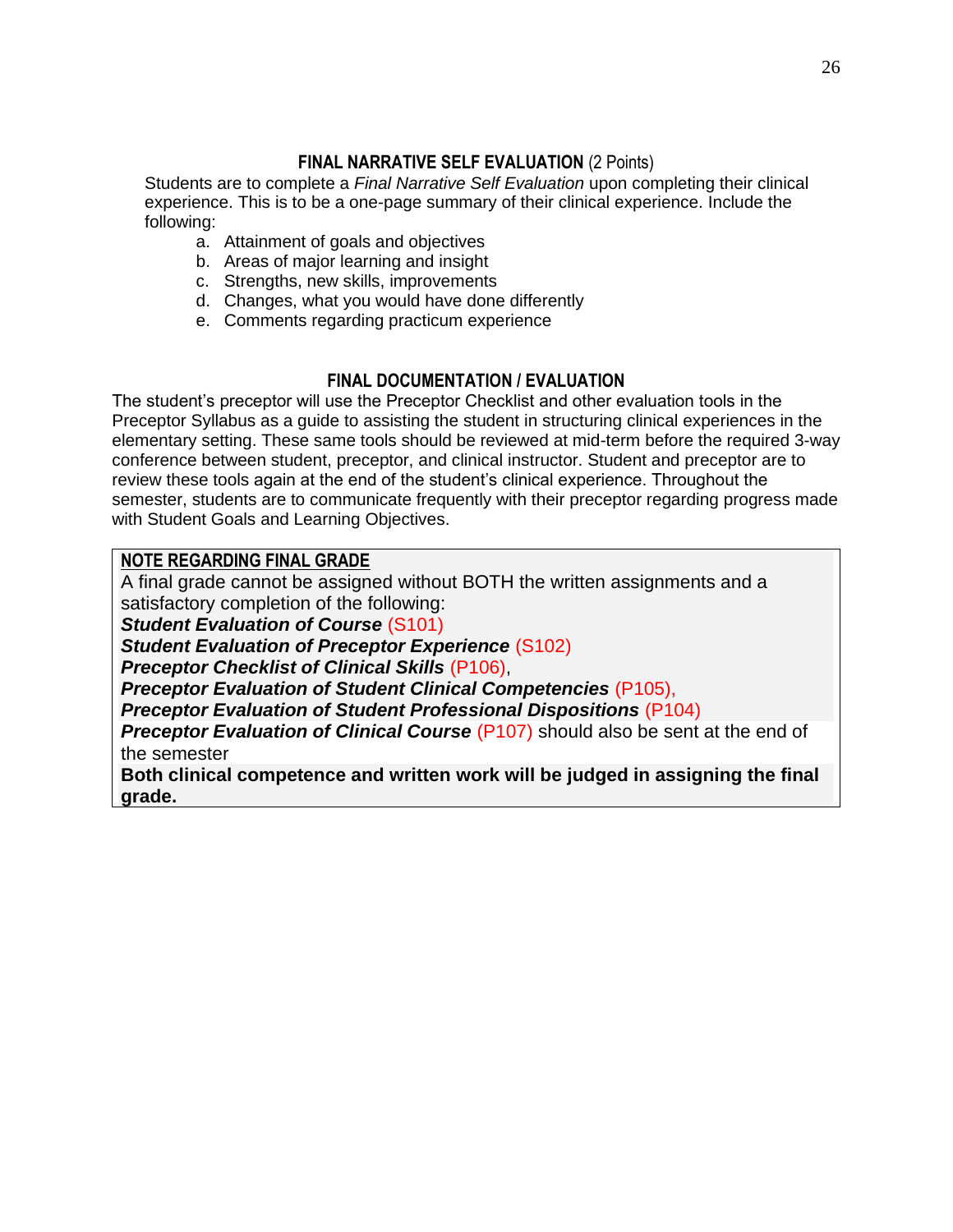## **GRADING CRITERIA FOR WRITTEN ASSIGNMENTS**

| 1. Student Goals and Learning Objectives | (Total 05 Pts., |
|------------------------------------------|-----------------|
| Appropriateness (grade level/age, etc.)  |                 |
| Thoroughness / Completeness              |                 |

2. Student Selected Assignment

Students are to select ONE of the following two Assignments to Complete as Directed:

| a. Policy / Procedure Paper                                                    | (Total 12 Pts.) |
|--------------------------------------------------------------------------------|-----------------|
| Statement of problem (depth, quality, major concerns)                          | 02              |
| Research: validate need/Ed. Code/district policy/standards of nursing practice | 02              |
| Steps to change/develop/implement - paper trail/other                          | 04              |
| communications/meetings                                                        |                 |
| Evidence of usefulness / value of outcomes to school nurse practice            | 02              |
| Presentation of information / writing skill / APA format                       | 02              |

OR

| b. Health Teaching Plan and Presentation                                       | (Total 12 Pts.) |
|--------------------------------------------------------------------------------|-----------------|
| Statement of problem / justification for teaching                              | 01              |
| Research (2 articles), teaching/learning theories (1), Ed Code, Health         | 02.5            |
| Framework                                                                      |                 |
| Teaching Plan/Outline – group / content / objectives / usefulness / activities | 02.5            |
| Presentation - teaching methods / setting / evaluation tools / learner outcome | 02              |
| Written Self-Evaluation – strengths, weaknesses, improvements                  | 02              |
| Presentation of information / writing skill / APA format                       | 02              |

| 3. Cross Cultural - Special Ed. Case Study                                         | (Total 16 Pts.) |
|------------------------------------------------------------------------------------|-----------------|
| Family cultural assessment and history                                             | 02              |
| Health and developmental history, observations, other gathered information         | 02              |
| Nursing process – assessment, planning, implementation, evaluation                 | 05              |
| Theories/sources (1 Neuman & 1 cultural); literature review (2 health, 1 cultural) | 02.5            |
| Write up on IEP (Individual Education Plan) / SST (Student Study Team) mtg.        | 01.5            |
| Understanding of IEP process and school nurse role                                 | 01              |
| Evidence of interdisciplinary collaboration                                        | 01              |
| Presentation of information / writing skill / APA format                           | 01              |

| 4. Clinical Journal                                                    | (Total 16 Pts.) |
|------------------------------------------------------------------------|-----------------|
| Thorough/complete/organized journal entries (1-2 pages q 6-8 hours)    | 08              |
| Evidence of interaction with students/faculty/administrators/preceptor | 03              |
| Strengths/weaknesses/insight gained/application to own practice,       | 03              |
| Journal organization and neatness                                      | 02              |

| Journal Questions                                   | Pts.<br>.otal 1: |
|-----------------------------------------------------|------------------|
| Journal questions / thoroughness, depth of analysis |                  |

6. Final Narrative Self Evaluation

| Quality of analysis of clinical experience related to personal growth |  |
|-----------------------------------------------------------------------|--|
|                                                                       |  |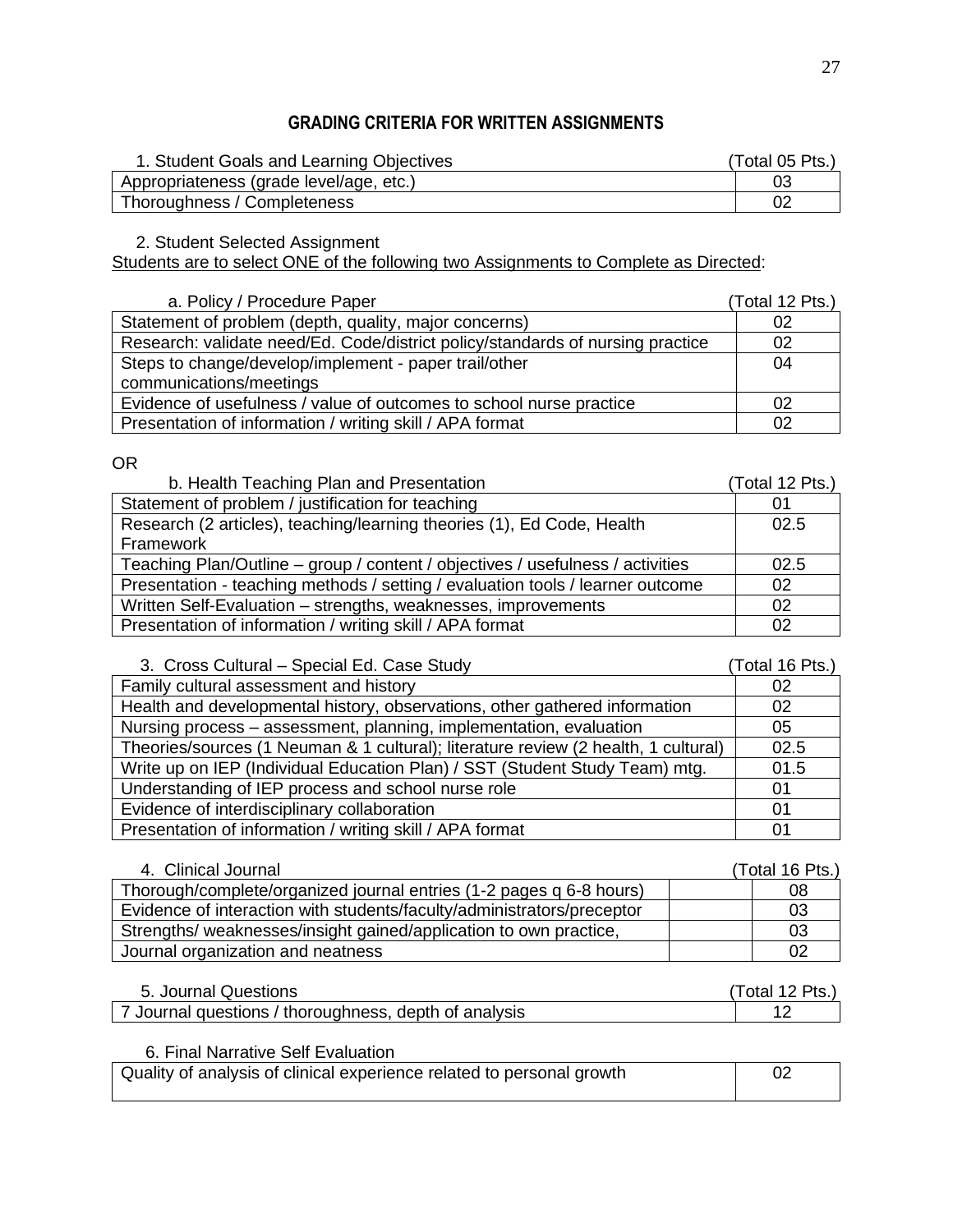#### California State University, Fresno School Nurse Services Credential Program

### **EXPERIENCED SCHOOL NURSE PROJECT PROPOSAL**

#### *For students with two or more years of school nursing experience at the elementary level*

Up to 20 hours of practicum time may be used for a project relevant to school nursing with significance to other school nurses and/or school district. If the full 20 hours are not used, the remaining hours must be spent in other clinical activities to fulfill the required number of practicum hours for the semester. Project journaling activities must be separate from other clinical journaling and a log of hours must be kept.

This project must:

- Be approved by your preceptor as indicated by his/her signature below.
- Be based on a school nursing need in your district or that of your preceptor.
- Include an end product that can be evaluated by your preceptor and clinical instructor.
- Include documentation of progress in your clinical journal of hours spent and progress made. Documentation is to be titled and separate from other weekly journal entries.
- Include a proposal and justification (see below).

#### **Student Name**

| Proposal:<br>ווכצותי |  |  |  |
|----------------------|--|--|--|
|                      |  |  |  |

Justification:

FAX project proposal, signed by preceptor, to clinical instructor for initial approval. (559) 228- 2168.

#### *Preceptor project proposal approval:*

(Signature) example of the state of the state of the state of the state of the state of the state of the state of the state of the state of the state of the state of the state of the state of the state of the state of the

| )ate |  |  |  |  |
|------|--|--|--|--|
|      |  |  |  |  |

After project is completed, the original, with final preceptor signature, is to be sent to instructor. *Final project review by preceptor:*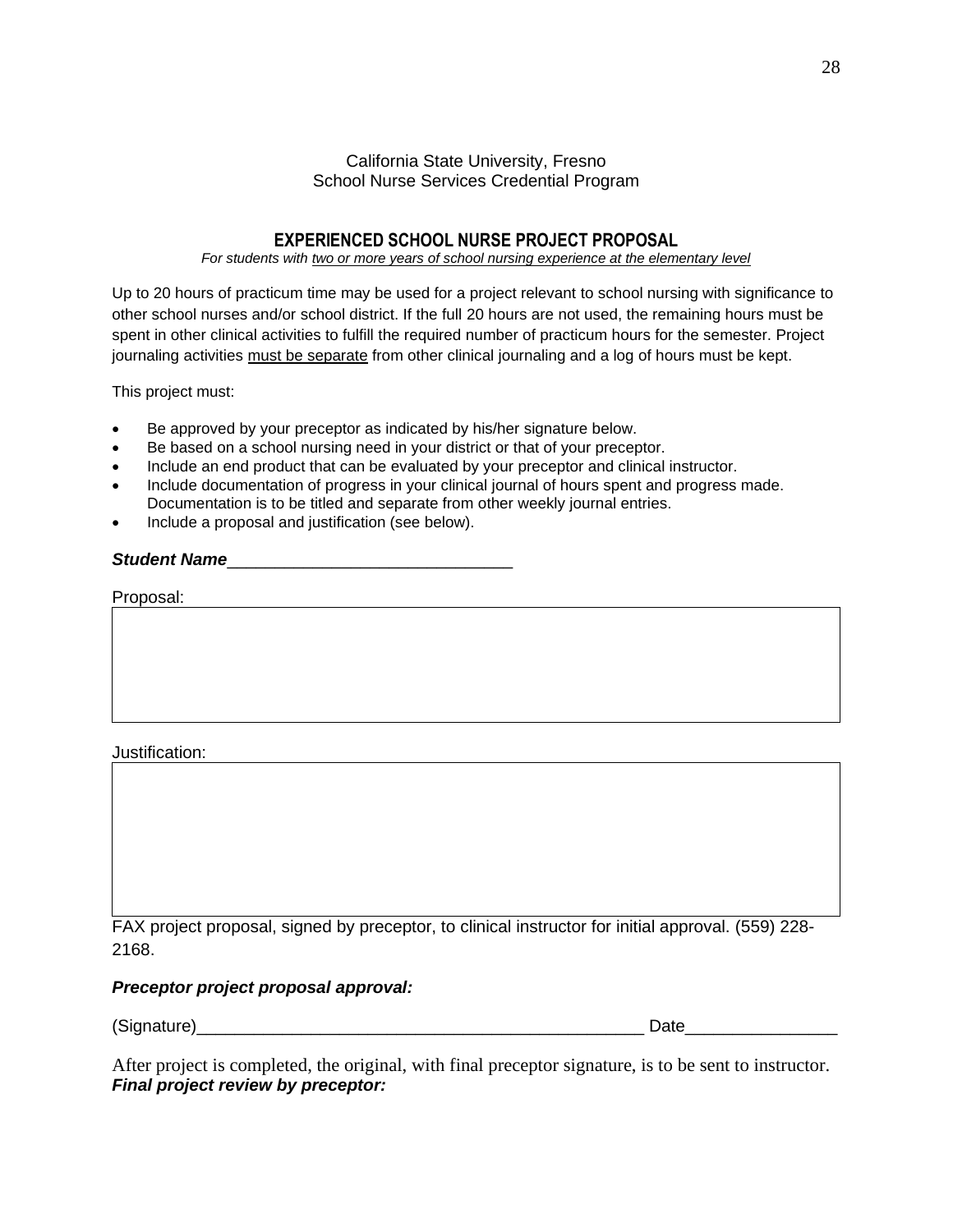## CALIFORNIA STATE UNIVERSITY, FRESNO School of Nursing

#### **S 102 – STUDENT EVALUATION OF PRECEPTOR EXPERIENCE**

Semester/Year **Fall 2019 - Elementary**

Preceptor Name: 2008. Experience and the extent of the extent of the extent of the extent of the extent of the extent of the extent of the extent of the extent of the extent of the extent of the extent of the extent of the

School District:

1. Rate the value you place on the assistance you received in developing your Student Goals and Learning Objectives and planning your clinical experiences. (5 highly valuable, 1 of little value)

5 4 3 2 1

- 2. Rate the value you place on the mentoring and supervision you received during your practicum experience. (5 highly valuable, 1 of little value) 5 4 3 2 1
- 3. Rate the value you place on the assistance you received in accomplishing your goals and learning objectives and in completing the checklist of school nurse competencies. (5 highly valuable, 1 of little value)

5 4 3 2 1

- 4. Rate the value you place on the quality of your student/preceptor working relationship. (5 highly valuable, 1 of little value)
	- 5 4 3 2 1
- 5. How strongly would you recommend this preceptor to future credential program students? (5 very strongly, 1 not recommend) 5 4 3 2 1

\_\_\_\_\_\_\_\_\_\_\_\_\_\_\_\_\_\_\_\_\_\_\_\_\_\_\_\_\_\_\_\_\_\_\_\_\_\_\_\_\_\_\_\_\_\_\_\_\_\_\_\_\_\_\_\_\_\_\_\_\_\_\_\_\_\_\_\_\_\_\_

\_\_\_\_\_\_\_\_\_\_\_\_\_\_\_\_\_\_\_\_\_\_\_\_\_\_\_\_\_\_\_\_\_\_\_\_\_\_\_\_\_\_\_\_\_\_\_\_\_\_\_\_\_\_\_\_\_\_\_\_\_\_\_\_\_\_\_\_\_\_\_

\_\_\_\_\_\_\_\_\_\_\_\_\_\_\_\_\_\_\_\_\_\_\_\_\_\_\_\_\_\_\_\_\_\_\_\_\_\_\_\_\_\_\_\_\_\_\_\_\_\_\_\_\_\_\_\_\_\_\_\_\_\_\_\_\_\_\_\_\_\_\_

Comments

Student Name\_\_\_\_\_\_\_\_\_\_\_\_\_\_\_\_\_\_\_\_\_\_\_\_\_\_\_\_\_\_\_\_\_\_\_\_\_\_\_ Date \_\_\_\_\_\_\_\_\_\_\_\_\_\_\_\_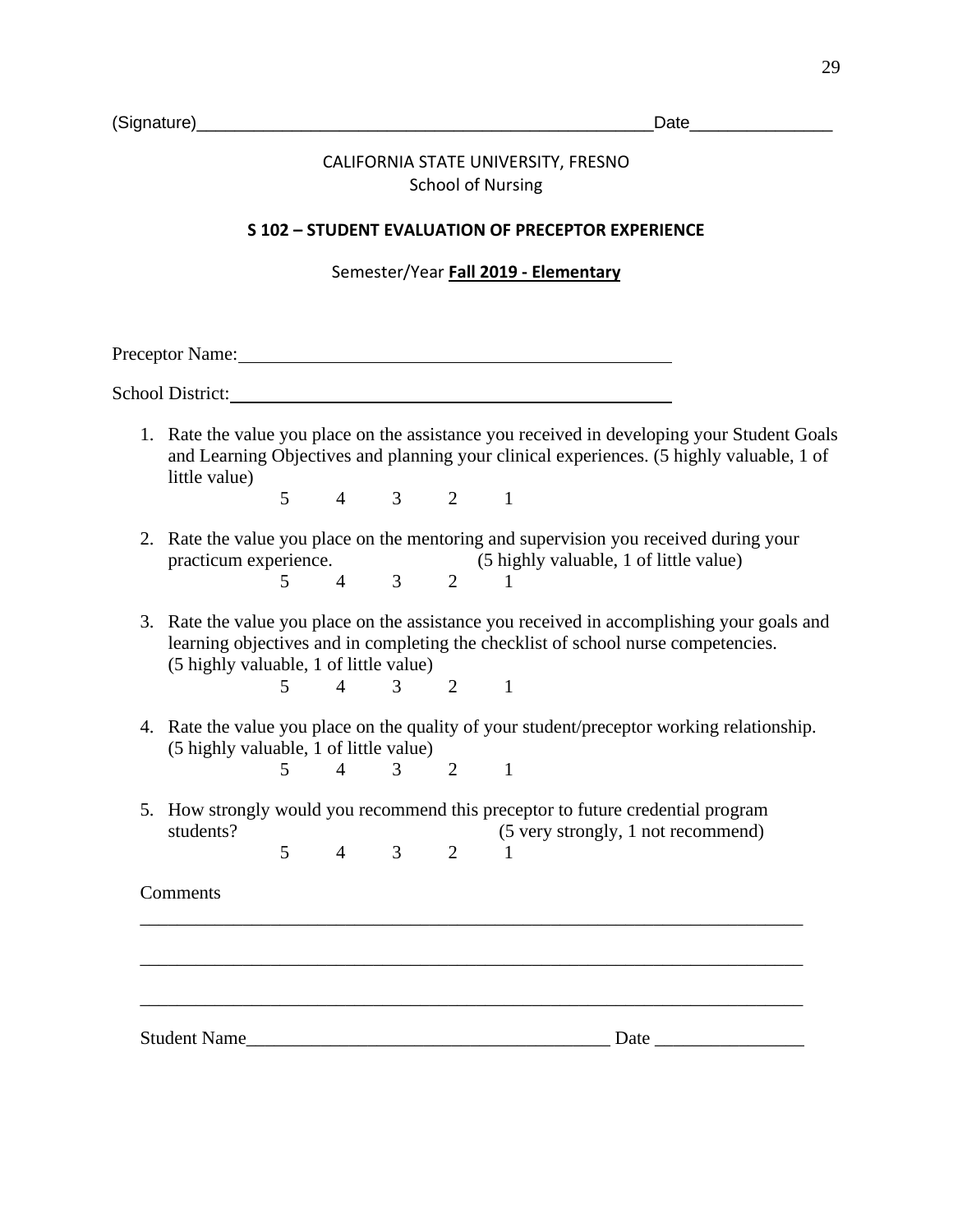## CALIFORNIA STATE UNIVERSITY, FRESNO School of Nursing **S101 –STUDENT EVALUATION OF COURSE** Semester/Year **Fall 2019**

| Course Name, N186, School Nurse Practicum Elementary                                            |             |                         |                         |            |              |      |  |
|-------------------------------------------------------------------------------------------------|-------------|-------------------------|-------------------------|------------|--------------|------|--|
| Overall rating of this three-unit course. To respond place an asterisk (*) after no. selection. |             |                         |                         |            |              |      |  |
| <b>Excellent</b>                                                                                | $5^{\circ}$ | $\overline{\mathbf{4}}$ | $\overline{\mathbf{3}}$ | $2^{\sim}$ | $\mathbf{1}$ | Poor |  |
| Aspects of the course which have been most valuable to you:                                     |             |                         |                         |            |              |      |  |
| Suggested changes that would enhance your learning. Please be as specific as possible:          |             |                         |                         |            |              |      |  |
|                                                                                                 |             |                         |                         |            |              |      |  |

Name (optional) \_\_\_\_\_\_\_\_\_\_\_\_\_\_\_\_\_\_\_\_\_\_\_\_\_\_\_\_\_\_\_\_\_\_\_\_\_\_\_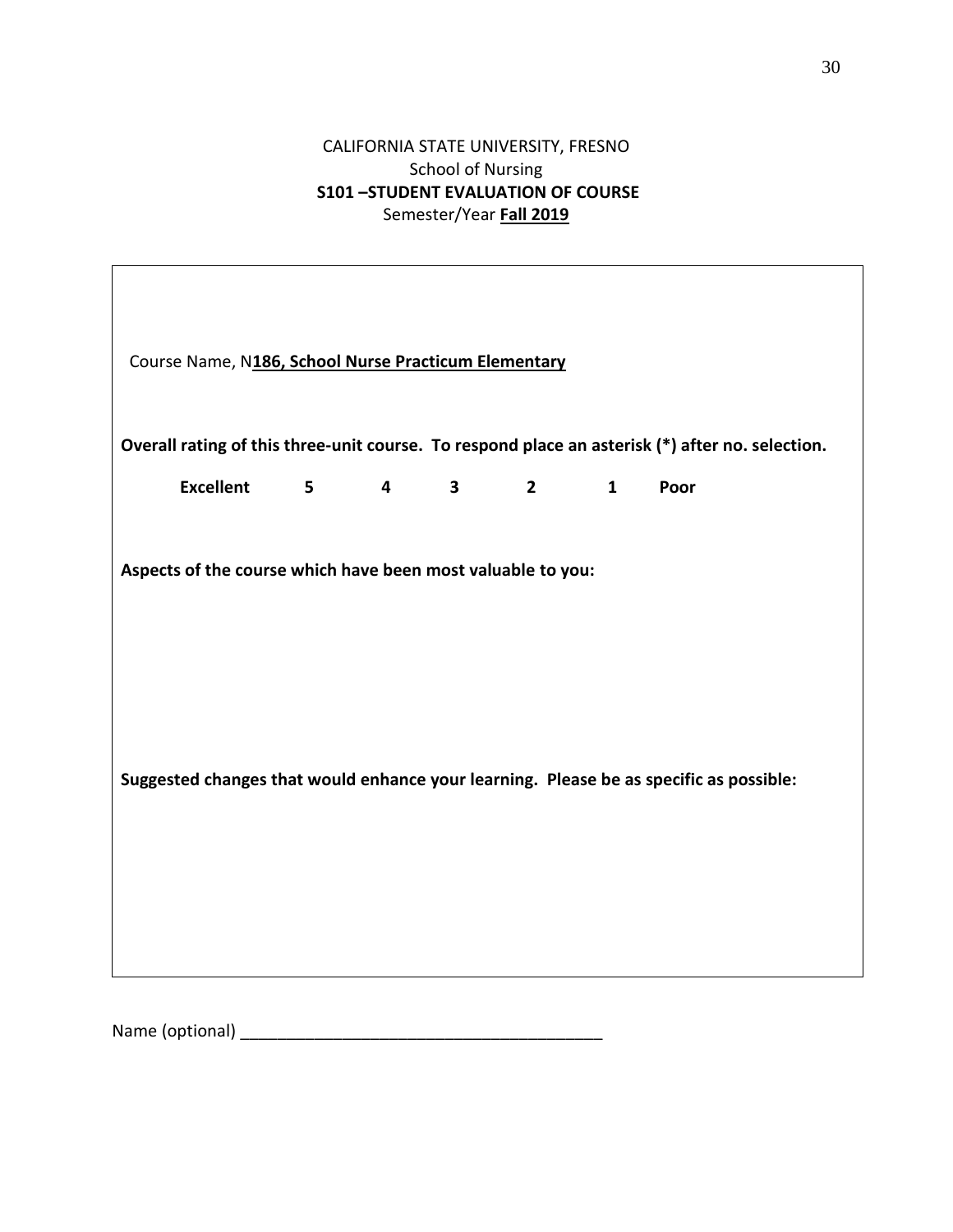#### **University Policies**

#### **Students with Disabilities**

Upon identifying themselves to the instructor and the university, students with disabilities will receive reasonable accommodation for learning and evaluation. For more information, contact Services to Students with Disabilities in the Henry Madden Library, Room 1202 (278-2811). For University Policy refer to: <http://www.fresnostate.edu/studentaffairs/ssd/policies/>

#### **Honor Code**

"Members of the Fresno State academic community adhere to principles of academic integrity and mutual respect while engaged in university work and related activities." You should:

- a) understand or seek clarification about expectations for academic integrity in this course (including no cheating, plagiarism and inappropriate collaboration)
- b) neither give nor receive unauthorized aid on examinations or other course work that is used by the instructor as the basis of grading.
- c) take responsibility to monitor academic dishonesty in any form and to report it to the instructor or other appropriate official for action.

Instructors may require students to sign a statement at the end of all exams and assignments that "I have done my own work and have neither given nor received unauthorized assistance on this work." For University Policy refer to[:http://www.fresnostate.edu/studentaffairs/division/general/univhonor.html](http://www.fresnostate.edu/studentaffairs/division/general/univhonor.html)

#### **Cheating and Plagiarism**

Cheating is the actual or attempted practice of fraudulent or deceptive acts for the purpose of improving one's grade or obtaining course credit; such acts also include assisting another student to do so. Typically, such acts occur in relation to examinations. However, it is the intent of this definition that the term 'cheating' not be limited to examination situations only, but that it includes any and all actions by a student that are intended to gain an unearned academic advantage by fraudulent or deceptive means. Plagiarism is a specific form of cheating which consists of the misuse of the published and/or unpublished works of others by misrepresenting the material (i.e., their intellectual property) so used as one's own work." Penalties for cheating and plagiarism range from a 0 or F on a particular assignment, through an F for the course, to expulsion from the university. For more information on the University's policy regarding cheating and plagiarism, refer to the Class Schedule (Legal Notices on Cheating and Plagiarism) or the University Catalog (Policies and Regulations). For University Policy refer to: <http://www.fresnostate.edu/studentaffairs/studentconduct/conduct/cheating.html>

#### **Computers**

"At California State University, Fresno, computers and communications links to remote resources are recognized as being integral to the education and research experience. Every student is required to have his/her own computer or have other personal access to a workstation (including a modem and a printer) with all the recommended software. The minimum and recommended standards for the workstations and software, which may vary by academic major, are updated periodically and are available from Information Technology Services or the [University Bookstore](http://www.kennelbookstore.com/SiteText.aspx?id=20666) (http://www.kennelbookstore.com). In the curriculum and class assignments, students are presumed to have 24-hour access to a computer workstation and the necessary communication links to the University's information resources."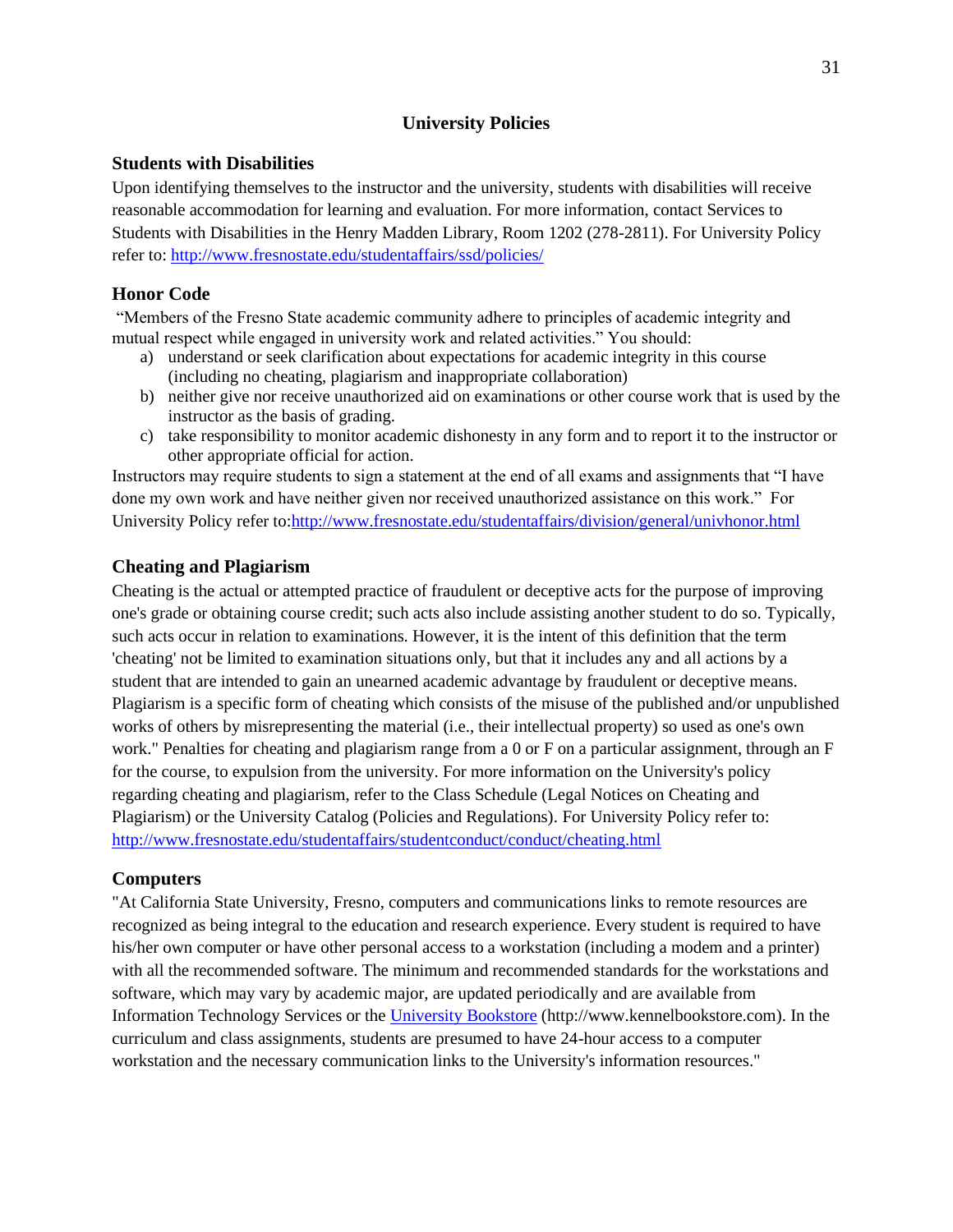#### **Disruptive Classroom Behavior**

"The classroom is a special environment in which students and faculty come together to promote learning and growth. It is essential to this learning environment that respect for the rights of others seeking to learn, respect for the professionalism of the instructor, and the general goals of academic freedom are maintained. Differences of viewpoint or concerns should be expressed in terms which are supportive of the learning process, creating an environment in which students and faculty may learn to reason with clarity and compassion, to share of themselves without losing their identities, and to develop an understanding of the community in which they live. Student conduct which disrupts the learning process shall not be tolerated and may lead to disciplinary action and/or removal from class." For University policy refer to: <http://www.fresnostate.edu/studentaffairs/studentconduct/conduct/disruptive.html>

### **Copyright Policy**

Copyright laws and fair use policies protect the rights of those who have produced the material. The copy in this course has been provided for private study, scholarship, or research. Other uses may require permission from the copyright holder. The user of this work is responsible for adhering to copyright law of the U.S. (Title 17, U.S. Code). To help you familiarize yourself with copyright and fair use policies, the University encourages you to visit its [Copyright Web Page \(http://libguides.csufresno.edu/copyright\).](http://libguides.csufresno.edu/copyright)

Technology Innovations for Learning & Teaching (TILT) course web sites contain material protected by copyrights held by the instructor, other individuals or institutions. Such material is used for educational purposes in accord with copyright law and/or with permission given by the owners of the original material. You may download one copy of the materials on any single computer for non-commercial, personal, or educational purposes only, provided that you (1) do not modify it, (2) use it only for the duration of this course, and (3) include both this notice and any copyright notice originally included with the material. Beyond this use, no material from the course web site may be copied, reproduced, republished, uploaded, posted, transmitted, or distributed in any way without the permission of the original copyright holder. The instructor assumes no responsibility for individuals who improperly use copyrighted material placed on the web site. For University policy refer to: <https://library.fresnostate.edu/info/copyright-policy>

June 2019